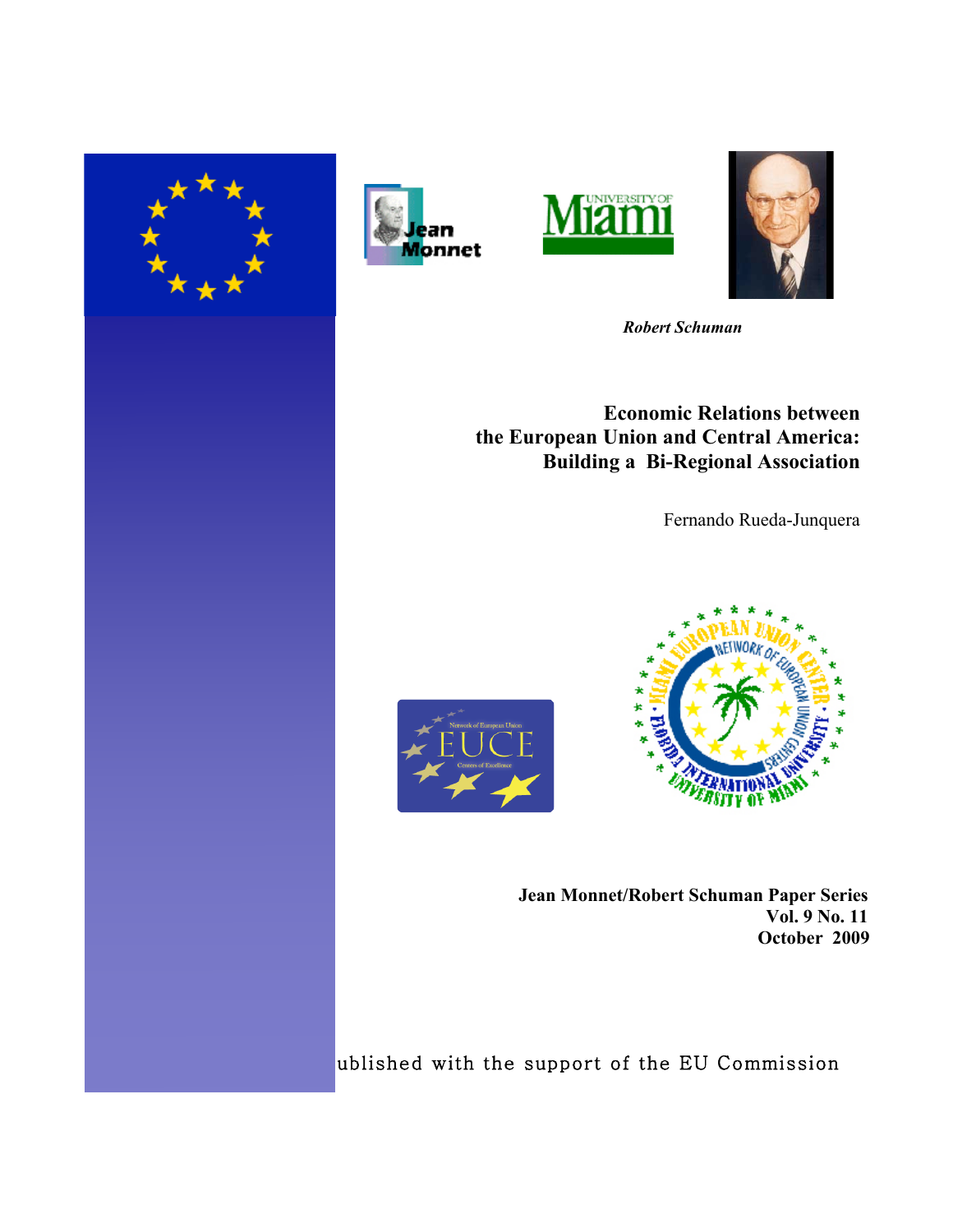## **The JeanMonnet/Robert Schuman Paper Series**

The Jean Monnet/Robert Schuman Paper Series is produced by the Jean Monnet Chair of the University of Miami, in cooperation with the Miami-Florida European Union Center of Excellence, a partnership with Florida International University (FIU).

These monographic papers analyze ongoing developments within the European Union as well as recent trends which influence the EU's relationship with the rest of the world. Broad themes include, but are not limited to:

- ♦ EU Enlargement
- ♦ The Evolution of the Constitutional Process
- ♦ The EU as a Global Player
- ♦ Comparative Regionalism
- ♦ The Trans-Atlantic Agenda
- ♦ EU-Latin American Relations
- $\blacklozenge$  Economic issues

Phone: 305-284-3266 Fax: (305) 284 4406

- ◆ Governance
- ♦ The EU and its Citizens
- ♦ EU Law

As the process of European integration evolves further, the Jean Monnet/Robert Schuman Papers is intended to provide current analyses on a wide range of issues relevant to the EU. The overall purpose of the monographic papers is to contribute to a better understanding of the unique nature of the EU and the significance of its role in the world.

## *Miami - Florida European Union Center Jean Monnet Chair Staff*

University of Miami **Joaquín Roy** (Director) 1000 Memorial Drive **Astrid Boening** (Associate Director) 101 Ferré Building **María Lorca** (Associate Editor) Coral Gables, FL 33124-2231 **Maxime Larive** (ResearchAssistant)

Web: www.miami.edu/eucenter **Florida International University** Rebecca Friedman (FIU, Co-Director)

## *Inter-American Jean Monnet Chair Editorial Board:*

**Carlos Hakansson,** Universidad de Piura, Perú **Finn Laursen,** Dalhousie University, Halifax, Canada **Michel Levi-Coral,** Universidad Andina Simón Bolívar, Quito, Ecuador **José Luis Martínez-Estay¸** Universidad de los Andes, Santiago de Chile, Chile **Félix Peña,** Universidad Nacional de Tres de Febrero, Buenos Aires, Argentina **Stephan Sberro**, Instituto Tecnológico Autónomo de México **Eric Tremolada**, Universidad del Externado de Colombia, Bogotá, Colombia

## *International Jean Monnet Chair Editorial Advisors:*

**Francesc Granell**, University of Barcelona, Spain **Ramūnas Vilpišauskas,** Vilnius University, Lithuania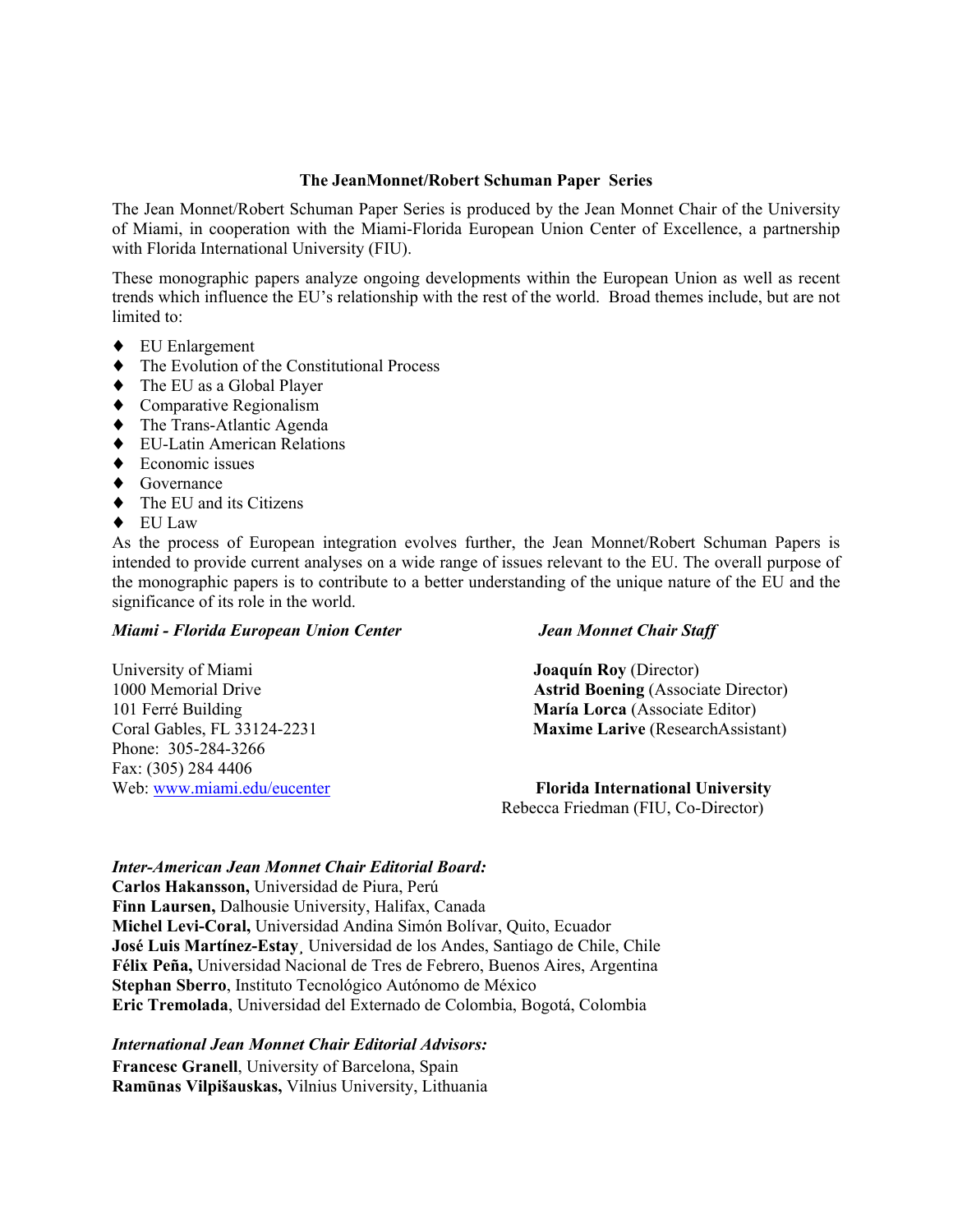# **Economic Relations between the European Union and Central America: Building a Bi-Regional Association**

## **Fernando Rueda-Junquera**♦

## **Introduction**

Unlike the United States, the European Union (EU) did traditionally not have motivations to privilege its relations with Central America.<sup>1</sup> The economic, political and geostrategic interests in the region are modest, as compared with those existing in other groups of less developed countries (LDCs) such as the so-called African, Caribbean and Pacific countries (ACP countries) and the Southern and Oriental Mediterranean countries (MEDA countries). Nevertheless, the threat of an internationalization of the Central American conflict after the victory of the Sandinista Front in Nicaragua in 1979, was able to attract EU's attention towards the region and encourage a greater involvement in it. The EU took the initiative in institutionalizing a political dialogue – the San José Dialogue– $\lambda^2$  which has facilitated the signing of three multilateral cooperation agreements between the two regions in 1985, 1993 and 2003.

The subscription of the last Political Dialogue and Cooperation Agreement in 2003 opened the possibility of strengthening the bi-regional relations, which had been losing dynamism since the end of the Central American conflict. The chosen way has been the negotiation of an Association Agreement (AA), including –in addition to political dialogue and cooperation – the establishment of a bi-regional free trade area. The results of this negotiation initiated in 2007, will condition the future of the relations between both regions.

This paper aims at assessing the bi-regional economic relations in the context of the aforementioned negotiation. With this purpose, the paper is divided into four sections. The first two ones present respectively, the state of the trade and financial relations. After that, the third section analyzes the background to the negotiation of the AA and the major negotiation issues. The fourth and last section provides the main conclusions drawn from that analysis.

## **Trade Relations**

 $\overline{a}$ 

The three multilateral cooperation agreements signed by the EU with Central America have contained the reciprocal recognition of the most-favored-nation (MFN) clause. However, this has not implied the extension to the Central American countries of the tariff advantages granted by the EU to other LDCs more privileged by historical and geostrategic links, such as the ACP and MEDA countries. The MFN treatment involves the signatory countries' commitment to give to each other the most favorable tariff terms negotiated with any single trading partner, except when such terms are result of an agreement setting up a customs union or are given only to certain countries –as it has happened until recently, to the

♦ Fernando Rueda-Junquera is Professor of International Economics and Vice-Dean of International Relations in the School of Business and Economic Sciences at the University of Burgos. He received his doctoral and master's degrees in Economics from the University of London, and a master's degree in Planning, Development, and Public Policy from the United Nations Economic Commission for Latin America and the Caribbean. Rueda-Junquera has worked as a consultant for the European Commission and for the Spanish Ministry of Foreign Affairs. His most recent publications have focused on topics related to Latin American economies and processes of regional integration in Latin America. He teaches postgraduate classes related to his research agenda in the Inter-University Institute of Iberoamerican Studies at the University of Salamanca and at the Ortega y Gasset Research University Institute in Madrid.

<sup>&</sup>lt;sup>1</sup> Throughtout this paper Central America is regarded as the region comprising the five member countries of the Central American Common Market, i.e. Costa Rica, El Salvador, Guatemala, Honduras y Nicaragua.

<sup>&</sup>lt;sup>2</sup> The San José Dialogue takes place between the EU and the six countries of the Central American isthmus (the five members of the Central American Common Market and Panama).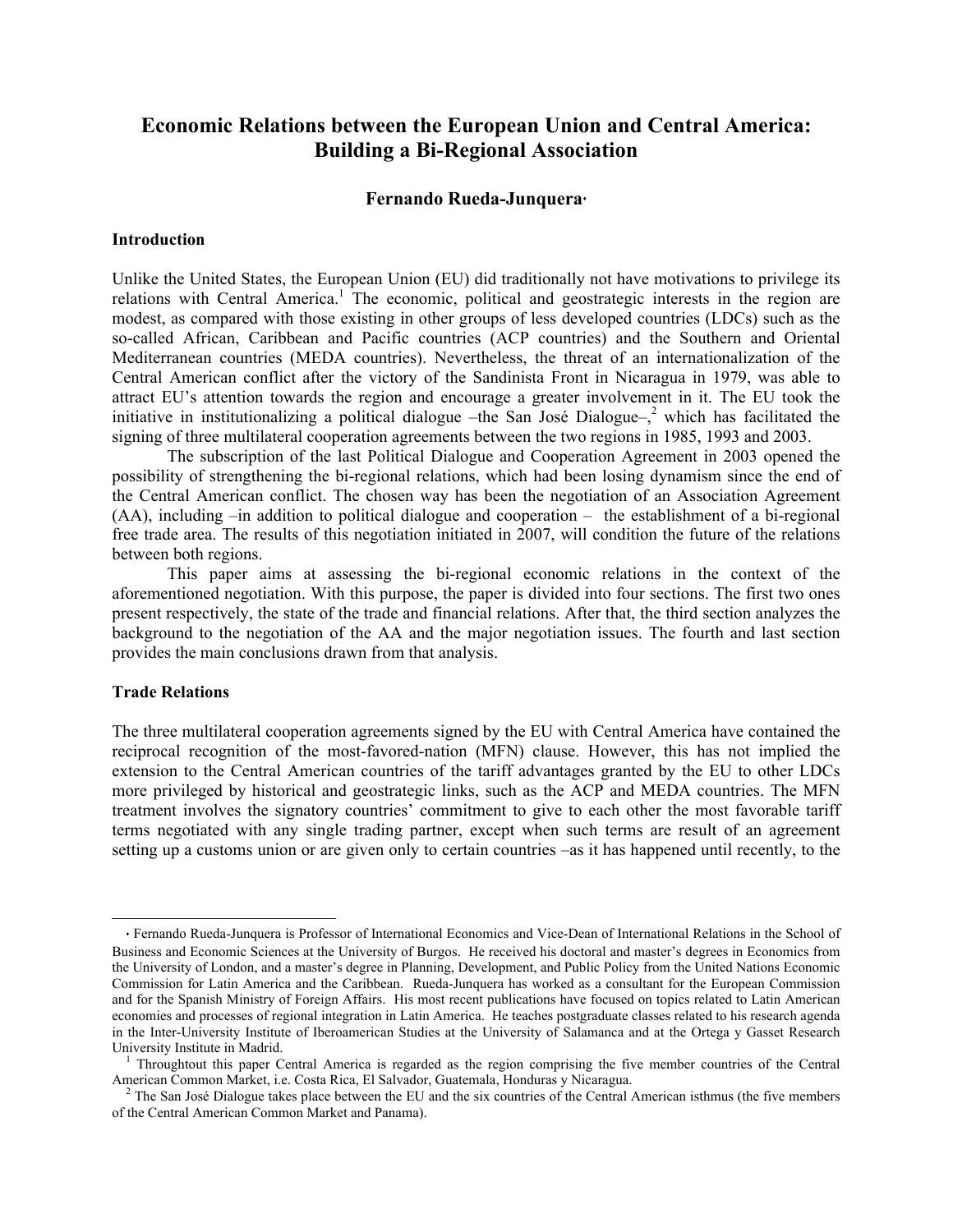ACP and MEDA countries<sup>3</sup> $-$  in compliance with the regulations established by the World Trade Organization (WTO).

The Central American countries have not had access to special trade preferences other than those offered by the EU to all LDCs under its Generalized System of Preferences (GSP).This trade arrangement comprises a general regime and several special regimes, being intended to facilitate access of LDC exports to the EU market. The general regime provides tariff preferences for exports of manufactured and semi-manufactured goods, while the special regimes broaden the product coverage for specific beneficiary countries. Central America enjoys the general regime since 1971 and one of the special regimes since January 1, 1992, specifically the one supporting the struggle against the production and trafficking of drugs (known as GSP-Drugs). This special regime allowed to incorporate into the GSP a group of agricultural products –most of them, non-traditional products– regarded as substitute crops replacing coca.

In the last 2005 GSP renewal, the EU has simplified its format for the decade 2006-2015 including only three regimes: the general one and two special ones –the incentive arrangement for sustainable development and good governance (known as GSP+) and the Everything But Arms (EBA) arrangement<sup>4</sup>—. The GSP+ came into force on July 1, 2005, whereas the rest of regimes did it on January 1, 2006.<sup>5</sup> The GSP+ has replaced the GSP-Drugs, maintaining its product coverage. The GSP+ beneficiary countries are bound to ratify and implement international conventions in the fields of human rights, core labor standards, environmental protection and good governance, as a demonstration of their firm commitment to these issues.

Bi-regional trade relations have taken place under the described framework. After doubling their value in 2000 with respect to the recorded one in the first half of the 1990s, these trade relations have tended to stagnate in the present decade. As Table 1 shows, EU imports from Central America increased from  $\epsilon$ 1,845 million in 1995 to  $\epsilon$ 4,312 million in 2000 and since then, they kept an average value of €4,337 million in the 2000-2007 period. Similarly, EU exports to Central America expanded from €1,742 million in 1995 to €3,721 million in 2000, maintaining an average value of €4,064 million in the 2000- 2007 period.

The bi-regional trade balance was unfavorable to the EU in the aforementioned period, except in 2001 and 2007. Nevertheless, the average amount of the EU's trade deficit was very small, just  $\epsilon$ 273 million. This slight deficit represents almost the half of the value of the EU's trade surplus in 2007 ( $\epsilon$ 539) million).

 $\overline{a}$ 

<sup>&</sup>lt;sup>3</sup> The EU has established a degree of trade preferences with LDCs according to their historical and geostrategic links. This has given rise to a "hierarchy of preferences", in which the former colonies of some member states –the ACP countries – have been particularly favored. Nevertheless, this trade policy is being modified to adapt it to the WTO regulations emanated from the Uruguay Round. The EU has to reduce progressively the unilateral tariff advantages and replace them by free trade agreements with reciprocal tariff preferences.

<sup>4</sup> The EBA arrangement provides duty-free and quota-free access to the EU market for all products (except arms and armaments) from the 50 Least Developed Countries recognized by the United Nations. For more details on this arrangement and the EU's new GSP scheme, see: the website of the European Commission Directorate General for Trade, http://ec.europa.eu/trade/issues/global/gsp.

<sup>5</sup> The GSP+ entered into effect before January 1, 2006, to comply with the ruling of the WTO Appellate Body in relation to the challenge against the GSP-Drugs presented by India, claiming that this GSP special regime discriminated among LDCs and thus, was contrary to the WTO Enabling Clause.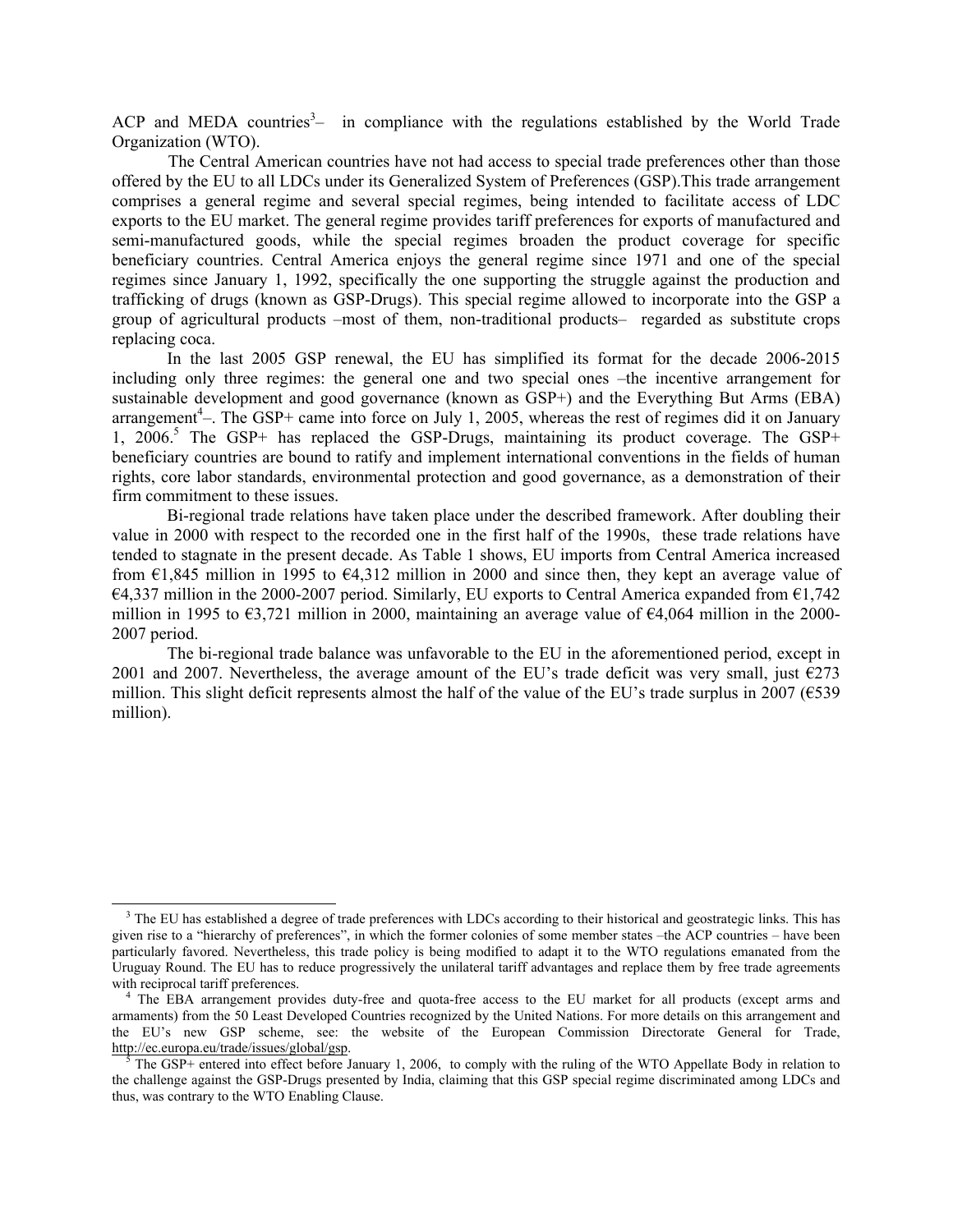|              |                                       | <i>Exports</i>                                   | <i>Imports</i>                        | <i>Balance</i>                                   |                                       |
|--------------|---------------------------------------|--------------------------------------------------|---------------------------------------|--------------------------------------------------|---------------------------------------|
| Year         | Value<br>$(\epsilon \text{ million})$ | Share in<br>total exports <sup>b</sup><br>$(\%)$ | Value<br>$(\epsilon \text{ million})$ | Share in<br>total imports <sup>b</sup><br>$(\%)$ | Value<br>$(\epsilon \text{ million})$ |
| 1995         | 1,742                                 | 0.3                                              | 1,845                                 | 0.4                                              | $-103$                                |
| 2000         | 3,721                                 | 0.4                                              | 4,312                                 | 0.4                                              | $-590$                                |
| 2001<br>2002 | 3,511<br>3,694                        | 0.4<br>0.4                                       | 3,414<br>3,737                        | 0.3<br>0.4                                       | 97<br>$-42$                           |
| 2003         | 3,802                                 | 0.4                                              | 4,076                                 | 0.4                                              | $-274$                                |
| 2004         | 3,910                                 | 0.4                                              | 4,432                                 | 0.4                                              | $-522$                                |
| 2005         | 3,711                                 | 0.4                                              | 4,830                                 | 0.4                                              | $-1,119$                              |
| 2006         | 4,860                                 | 0.4                                              | 5,131                                 | 0.4                                              | $-271$                                |
| 2007         | 5,301                                 | 0.4                                              | 4,762                                 | 0.3                                              | 539                                   |
| 2000-2007    |                                       |                                                  |                                       |                                                  |                                       |
| average      | 4,064                                 | 0.4                                              | 4,337                                 | 0.4                                              | $-273$                                |

## **Table 1 EUROPEAN UNION: TRADE BALANCE WITH CENTRAL AMERICA,<sup>a</sup> 1995 AND 2000-2007** (in millions of euros and in percentages)

*Source*: Derived from: COMEXT database, Eurostat, http://ec.europa.eu/eurostat/.

<sup>a</sup> Panama is included.

<sup>b</sup> Total exports (imports) exclude intra-European Union exports (imports).

What has not been altered is the limited relevance of Central America as EU's trade partner: it accounts for only 0.4 per cent of total extra-EU trade (see Table 1). Costa Rica is the EU's major Central American trade partner, constituting 61 per cent of total Central American exports to the EU in the 2000- 2007 period and nearly 40 per cent of total Central American imports from the EU in the same period (see Figure 1).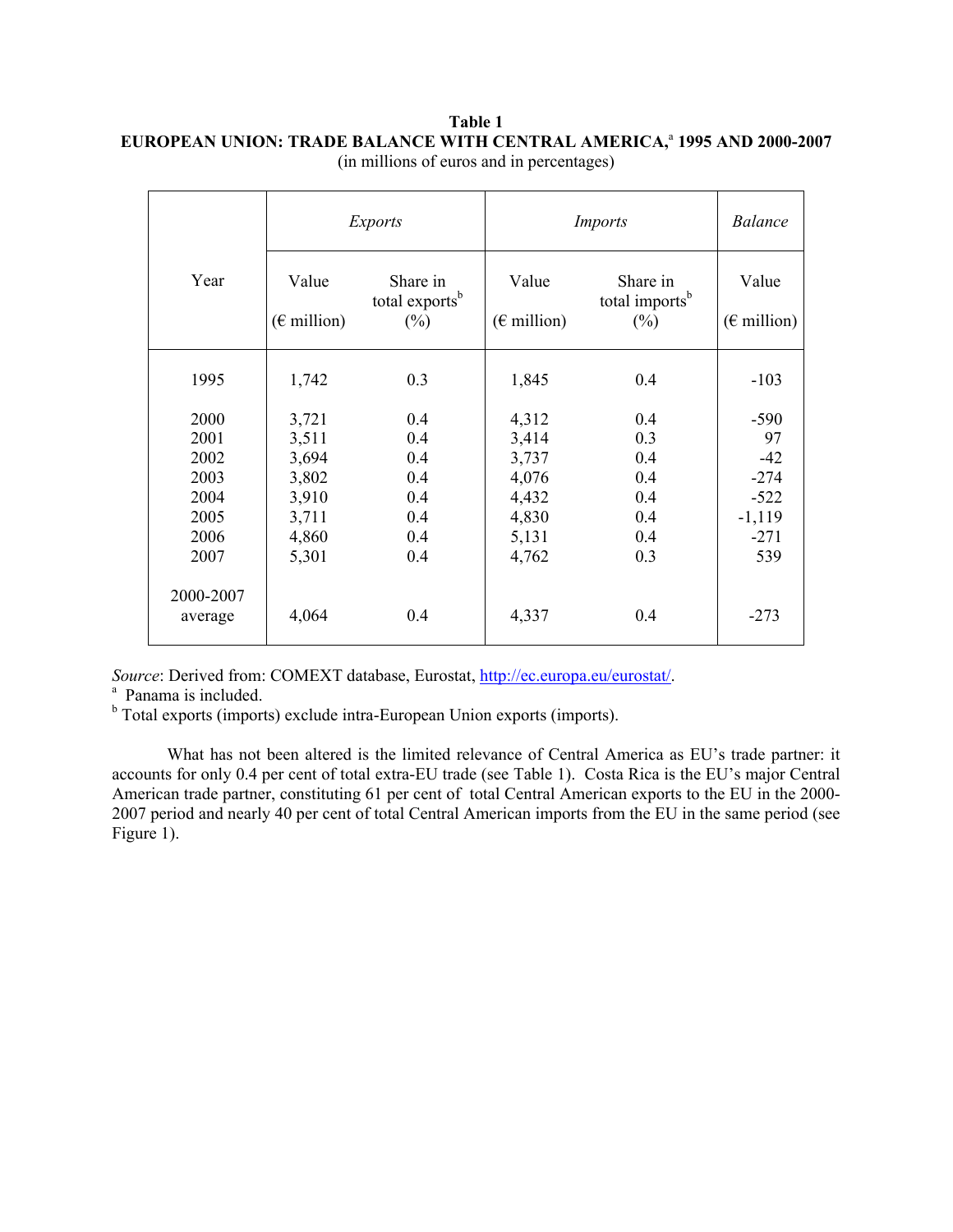## **Figure 1 CENTRAL AMERICA: GEOGRAPHIC BREAKDOWN OF TRADE**<sup>a</sup>  **WITH THE EUROPEAN UNION, 2000-2007 AVERAGE**



*Source*: Derived from: SEC-SIECA (Sistema de Estadísticas de Comercio – Secretaría de Integración Económica Centroamericana) database, http://estadisticas.sieca.org.gt/. <sup>a</sup> The value of assembly manufacture is excluded.

| Table 2                                                        |
|----------------------------------------------------------------|
| <b>CENTRAL AMERICA: MAIN TRADE PARTNERS, 2000-2007 AVERAGE</b> |
| (in percentages of total)                                      |

| Trade partner                  | Exports <sup>a</sup> | <i>Imports<sup>a</sup></i> |  |  |
|--------------------------------|----------------------|----------------------------|--|--|
| <b>United States</b>           | 37.1                 | 38.9                       |  |  |
| Mexico                         | 2.8                  | 7.3                        |  |  |
| Central American Common Market | 26.8                 | 13.1                       |  |  |
| <b>Belize</b>                  | 0.4                  | 0.1                        |  |  |
| Panama                         | 2.5                  | 2.9                        |  |  |
| South America                  | 1.5                  | 10.7                       |  |  |
| Caribbean                      | 4.3                  | 3.4                        |  |  |
| European Union                 | 13.9                 | 9.1                        |  |  |
| Asia                           | 8.8                  | 11.8                       |  |  |
| Rest of the world              | 1.9                  | 2.7                        |  |  |
| Total                          | 100.0                | 100.0                      |  |  |

*Source*: Derived from: SEC-SIECA (Sistema de Estadísticas de Comercio – Secretaría de Integración Económica Centroamericana) database, http://estadisticas.sieca.org.gt/.

<sup>a</sup> The value of assembly manufacture is excluded.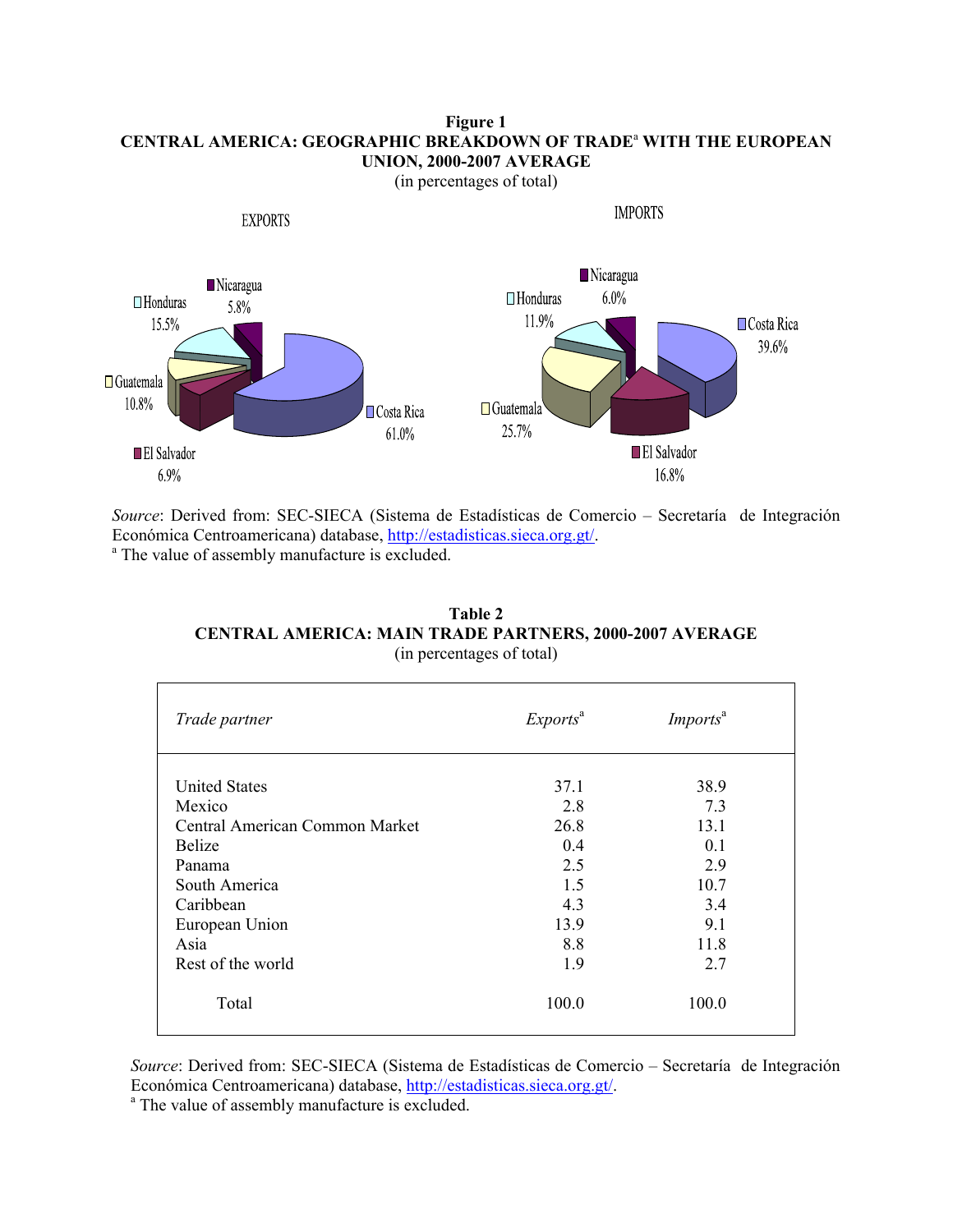From the Central American perspective, the relative importance of the EU market is much higher. After the United States and the Central American Common Market (CACM), the EU is the third trade partner of the region, absorbing almost 14 per cent of its exports and supplying a little over 9 per cent of its imports in the first eight years of the present decade (see Table 2). Nevertheless, its relative importance is much lower than that of the United States. Geographical proximity and trade agreements signed with this country –both preferential (the Caribbean Basin Initiative, CBI) and reciprocal (the United States-Dominican Republic-Central America Free Trade Agreement, DR-CAFTA)– have consolidated to the United States as the major trade partner of the region. This fact along with the recovery of intra-CACM trade have reduced EU's trade share since the beginning of the 1990s.





*Source*: Derived from: SIECA (Secretaría de Integración Económica Centroamericana), *Centroamérica: indicadores y estadísticas de comercio exterior, 2000-2006* (Guatemala: SIECA, 2007). SITC Rev.3: Standard International Trade Classification Revision No. 3 <sup>a</sup> The value of assembly manufacture is excluded.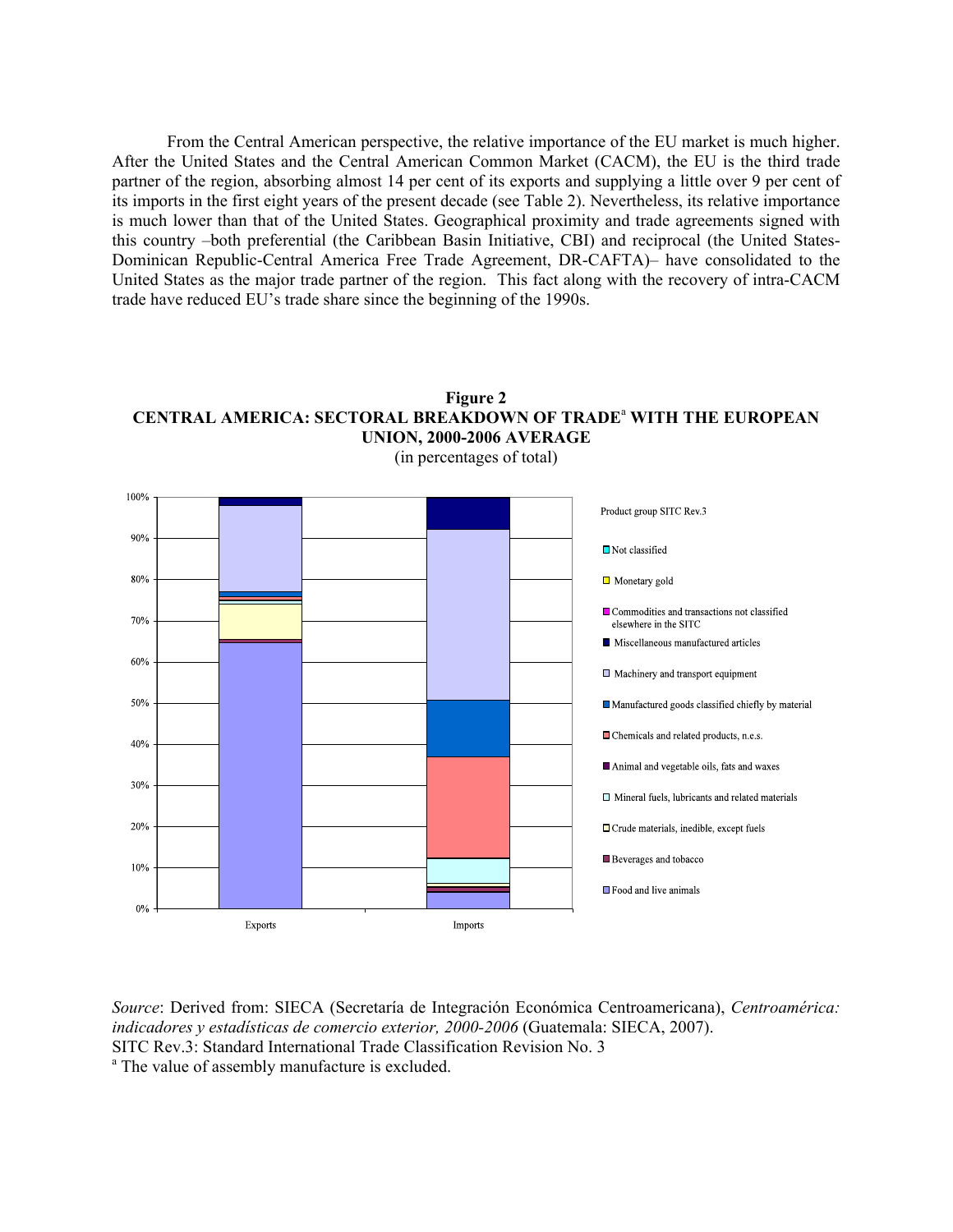## **Table 3 CENTRAL AMERICA: MAIN PRODUCTS OF EXPORT AND IMPORT IN TRADE<sup>a</sup> WITH THE EUROPEAN UNION, 2007**

(in millions of US dollars and in percentages of total)

| Product and SAC Code                                     | Value | $\frac{0}{0}$ |
|----------------------------------------------------------|-------|---------------|
| <b>EXPORTS</b>                                           |       |               |
| Gold coffee (09011130)<br>1.                             | 778   | 31.0          |
| Fresh bananas (08030011)<br>2.                           | 347   | 13.8          |
| Tropical pineapples (08043000)<br>3.                     | 262   | 10.4          |
| Parts and accessories for machines (84733000)<br>4.      | 241   | 9.6           |
| Tunas, stripe-bellied and bonitos (16041410)<br>5.       | 81    | 3.2           |
| Cultured shrimps (03061311)<br>6.                        | 68    | 2.7           |
| Foliage, leaves and branches of plants (06049190)<br>7.  | 60    | 2.4           |
| Syringes, including with needle (90183990)<br>8.         | 50    | 2.0           |
| 9. Melons, watermelons and papayas (08071900)            | 37    | 1.5           |
| 10. Absolute alcohol (22071010)                          | 37    | 1.5           |
| 11. Zinc minerals (26080000)                             | 35    | 1.4           |
| 12. Alive plants (06029090)                              | 33    | 1.3           |
| 13. Preserves, jellies and marmalades (20079990)         | 31    | 1.2           |
| 14. Marine diesel (27101922)                             | 22    | 0.9           |
| 15. Pineapple juice brix (20094100)                      | 18    | 0.7           |
| 16. Burley tobacco (24012020)                            | 17    | 0.7           |
| 17. Pineapple juice without fermenting (20094900)        | 15    | 0.6           |
| 18. Palm hearts (20089100)                               | 15    | 0.6           |
| 19. Peanuts (12022090)                                   | 14    | 0.6           |
| 20. Parts and accessories of cameras (90079100)          | 13    | 0.5           |
| Total of the 20 main exports                             | 2,174 | 86.6          |
| 21. Rest of products                                     | 337   | 13.4          |
| <b>TOTAL EXPORTS</b>                                     | 2,511 | 100.0         |
| <b>IMPORTS</b>                                           |       |               |
| Other petrols (27101130)<br>1.                           | 220   | 6.2           |
| Antimalarial medicaments (30049091)<br>2.                | 187   | 5.3           |
| 3. Digital integrated circuits (85423120)                | 183   | 5.2           |
| Metal oxide semiconductors (85422110)<br>4.              | 68    | 1.9           |
| 5.<br>Coiling and curling machines (84622900)            | 54    | 1.5           |
| Current carrying telecommunication appliances<br>6.      | 35    | 1.0           |
| (85176110)                                               | 32    | 0.9           |
| 7. Appliances for receiving, converting and transmitting | 31    | 0.9           |
| data (85176200)                                          | 31    | 0.9           |
| Automobiles (87032369)<br>8.                             | 31    | 0.9           |
| Telephone parts (85177000)<br>9.                         | 30    | 0.8           |
| 10. Other transmitting appliances (85176129)             | 29    | 0.8           |
| 11. Laminated products (72083900)                        | 29    | 0.8           |
| 12. Ammonium nitrate (31023000)                          | 27    | 0.8           |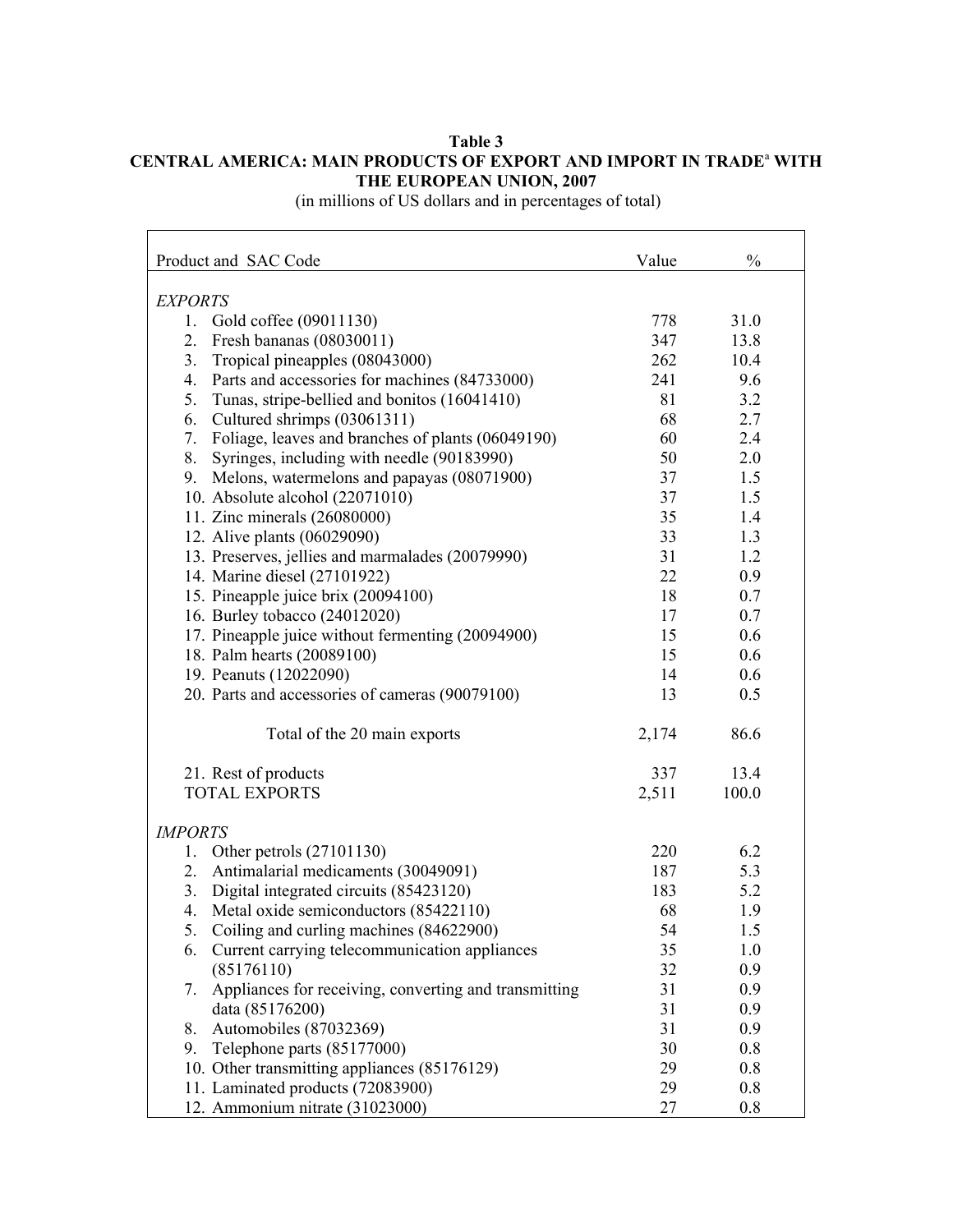| 13. Fuels type diesel for cars (27101921)                  | 27    | 08    |  |
|------------------------------------------------------------|-------|-------|--|
| 14. Envelopes, cards and other articles for correspondence | 27    | 0.8   |  |
| (49070020)                                                 | 26    | 0.7   |  |
| 15. Ceramic plates and slabs (69089000)                    | 20    | 06    |  |
| 16. Electricity-generating groups (85021300)               | 19    | 0.5   |  |
| 17. Ammonium sulfate (31022100)                            | 19    | 0.5   |  |
| 18. Food preparations for breastfed babies (19011011)      |       |       |  |
| 19. Mineral based oil (27101991)                           | 1,125 | 31.8  |  |
| 20. Machines for filling, closing and labeling bottles     |       |       |  |
| (84223090)                                                 | 2,418 | 68.2  |  |
|                                                            | 3,543 | 100.0 |  |
| Total of the 20 main imports                               |       |       |  |
| 21. Rest of products                                       |       |       |  |
| <b>TOTAL IMPORTS</b>                                       |       |       |  |

*Source*: Derived from: SEC-SIECA (Sistema de Estadísticas de Comercio – Secretaría de Integración Económica Centroamericana) database, http://estadisticas.sieca.org.gt/.

SAC: Sistema Arancelario Centroamericano (Central American Tariff System)

<sup>a</sup> The value of assembly manufacture is excluded.

 $\overline{a}$ 

The sectoral analysis of the bi-regional trade reveals a typical pattern of North-South trade. Central America exports primary products very vulnerable to international price fluctuations and imports higher added-value manufactured products. As Figure 2 illustrates, in the 2000-2006 period, 75.2 per cent of its exports to the EU corresponded to primary products, while 87.3 per cent of its imports from the EU were manufactured products.<sup>6</sup> Unlike other Latin America's regions exporting minerals and fuels to the EU, Central America concentrates its primary exports on agricultural products (64.7 per cent of its exports in the 2000-2006 period). The degree of agricultural export diversification is still weak. In 2007, nearly 45 per cent of Central American exports to the EU remained dominated by two traditional agricultural products, coffee and bananas (see Table 3).

There are supply and demand reasons to explain this sectoral structure of the Central American exports. In the supply side, the countries of the region –with the exception of Costa Rica– have not made big efforts to diversify exports to the EU. Costa Rica has been the most successful country at adapting its exporting supply to the European demand, managing to modify it towards non-traditional agricultural products and some manufactures. This region's behavior contrasts with the one observed in the United States market, for that the Central American exports have been able to diversify their composition, increasing the share of manufactures and incorporating new products, such as clothing *maquila* and in the case of Costa Rica, electronic products.

Central America has achieved some agricultural export diversification by taking advantage of the special GSP regime granted in 1992 (the GSP-Drugs). Until that moment, the European GSP had been of little relevance since Central American exports to the EU market were concentrated on agricultural products, whose coverage in the standard GSP had been minimal. Under the special regime, the nontraditional agricultural products –such as tropical fruits, fish, crustaceans, plants and vegetables– have increased their share in the region's export supply (see Table 3), but the diversification pace of that supply

<sup>&</sup>lt;sup>6</sup> The following product groups of the Standard International Trade Classification (Revision No. 3) are regarded as primary products: food and live animals; beverages and tobacco; crude materials, inedible, except fuels; mineral fuels, lubricants and related materials; and animal and vegetable oils, fats and waxes. The manufactured products include the following groups: chemicals and related products, n.e.s.; manufactured goods classified chiefly by material; machinery and transport equipment; and miscellaneous manufactured articles.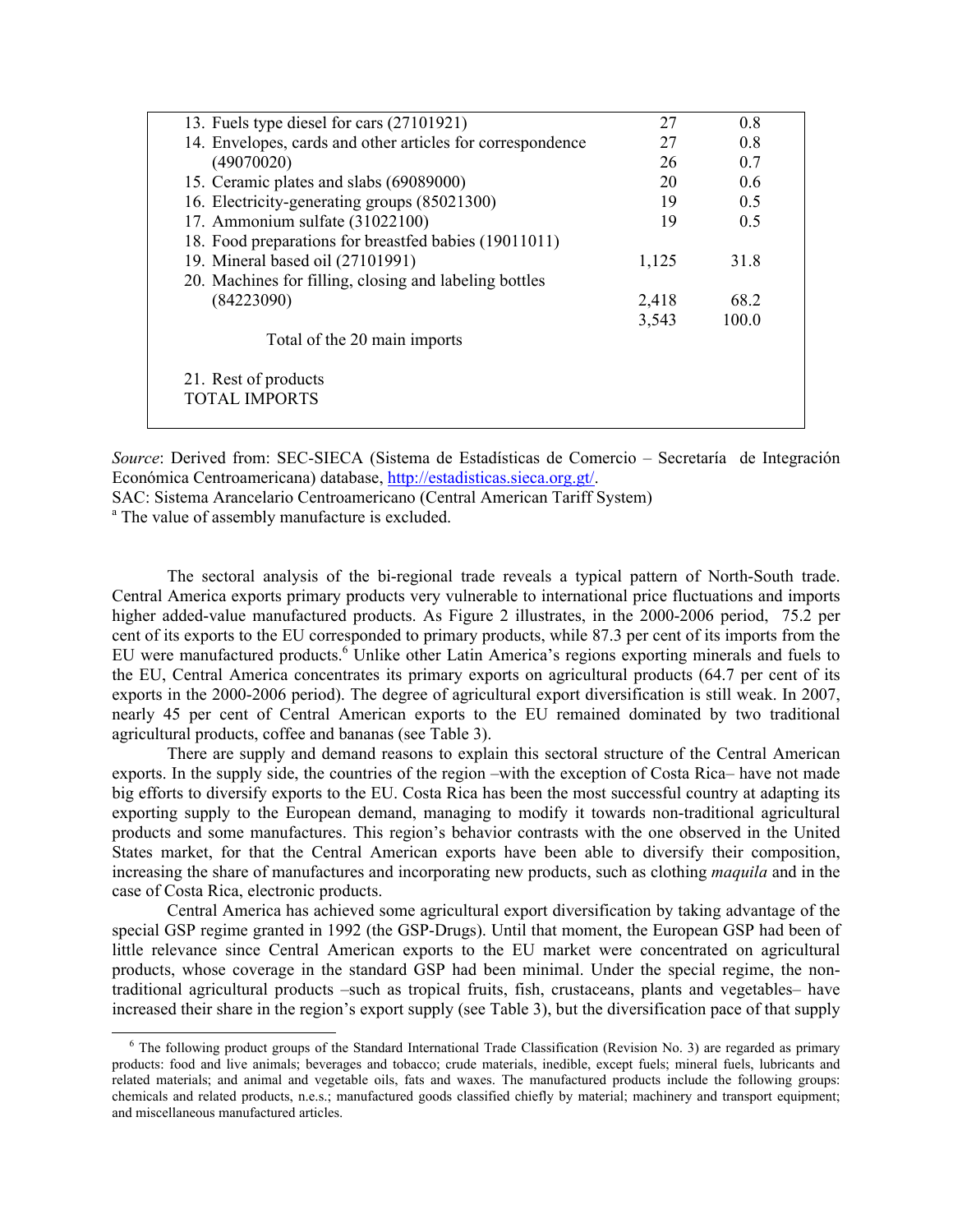has been growing slowly. In fact, the utilization rate of the GSP by the region is not very high. Only 50.1 per cent of the total value of the main Central American products exported to the EU benefited from the GSP in 2007, being Costa Rica the country that used it most with 65.8 per cent of the value of its main exports covered by these tariff preferences.<sup>7</sup>

In the demand side, the regulation of the EU market access is another explanatory factor of the current Central American export structure. The Common Agricultural Policy (CAP) and the special protocols for the ACP countries have restricted –through high tariff and non-tariff measures– the entry of traditional agricultural products exported by Central America, especially that of bananas, beef and sugar. Likewise, the EU's GSP has incorporated the constraints inherent to preferential trade schemes. Although it offers an opportunity for expanding and diversifying the Central American exports, it is granted temporarily, does not cover products of great interest for the region<sup>8</sup> and is subject to graduation mechanisms.<sup>9</sup> Furthermore, the special GPS regime includes a safeguard clause which permits the reintroduction of the normal customs duties when the preferential agricultural imports are detrimental to European producers or handicap the exports of the ACP countries.

In sum, trade relations between the EU and Central America are characterized by their scarce dynamism and their asymmetries in the relative importance of the mutual trade and in the sectoral composition of the same one. The future prospects of these bi-regional relations will depend on the results of two fundamental negotiations: that of the AA with the EU, which will include a bi-regional free trade area; and that of the Doha Round in the framework of the WTO, which will determine the international trade regulation.

#### **Financial Relations**

 $\overline{a}$ 

#### Foreign Direct Investment

Just as happens with the bi-regional trade exchange, Central America occupies a marginal position in the EU's total foreign direct investment (FDI). In the 2001-2006 period, only 2.4 per cent of total EU FDI flows and 6.3 per cent of total extra-EU FDI flows were channeled towards Central America, with El Salvador and Costa Rica being the main destinations. Although in the last years there has been a recovery of the EU FDI flows to Latin America, these flows have not altered their high geographical concentration, feature maintained since the 1990s when those flows registered an unprecedented expansion. European FDI remains concentrated in the Southern Cone countries and Mexico. Of the total stock of €219,927 million at the end of 2005, these countries accounted for 83 per cent (39 per cent in Brazil, 20 per cent in Mexico, 15 per cent in Argentina, 8 per cent in Chile and 1 per cent in Uruguay).<sup>10</sup>

By contrast, the European FDI has a higher relative importance for Central America, representing 20 per cent of total FDI inflows in the 2000-2005 period (see Figure 3). This percentage turns the EU into the region's second investor, followed closely by Latin America (17 per cent) and staying still very behind the first source of FDI, the United States (45 per cent). In the future, the RD-CAFTA's entry into

<sup>7</sup> SIECA (Secretaría de Integración Económica Centroamericana), *Trade Relations between Central America and the European Union* (Guatemala: SIECA, 2009), 19.

<sup>8</sup> The GSP scheme does not include agricultural products such as gold coffee, fresh bananas and some vegetables. In the case of manufactured products, textiles and apparel enjoy tariff preferences, but the exemption is only limited to 20 per cent of the Community customs tariff.

<sup>&</sup>lt;sup>9</sup> The graduation mechanism is applied to beneficiary countries becoming competitive in one or more product groups exported to the EU market, and it involves the suspension of the GSP tariff advantages. Costa Rica was affected temporarily by this mechanism in 2003, when some of its export products (ornamental plants, ferns, pineapples, macadamias and melons) were "graduated" from the GSP scheme. Subsequently, the EU modified the graduation mechanism in such a way that it did not negatively affect small LDCs, as Costa Rica. The GSP scheme is offered to a great number of LDCs with very different levels of development, being the small LDCs at a disadvantage to compete on an equal basis in the EU market.

 $10$  All the percentages on European FDI flows and stocks refer to the EU with 25 member states. They were derived from: Eurostat database, http://ec.europa.eu/eurostat/.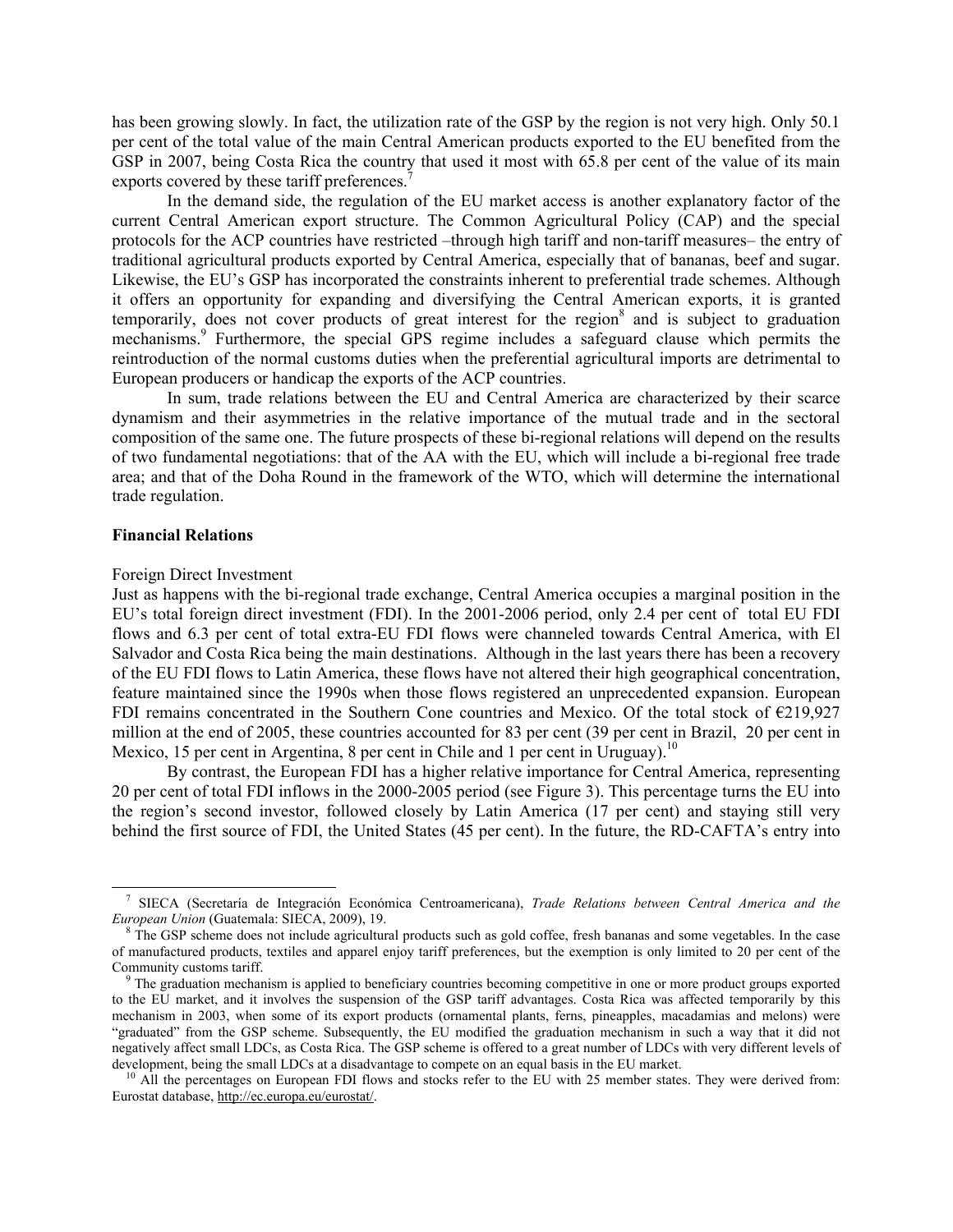force and the possible AA with the EU could encourage European FDI flows to the region and increase their share in total FDI inflows.





*Source*: Derived from: INTAL (Instituto para la Integración de América Latina y el Caribe), *Informe centroamericano Nº. 3 (Buenos Aires: BID-INTAL, 2007), 122.* 

<sup>a</sup> Information on foreign direct investment inflows into Guatemala is excluded because of lack of data. The figures for the rest of the Central American countries include investment in assembly manufacture.

## Official Development Assistance

Along with FDI flows, those of Official Development Assistance (ODA) are the other relevant financial flows in bi-regional relations. Central America has had access to these flows since 1976, when the EU's technical and financial assistance was extended to the Asian and Latin American countries. Although the region attracted an unusual attention from the EU in the 1980s, it was not able to maintain it after the ending of the Central American conflict. The EU member states' economic interests in the region are insignificant and in political and geostrategic terms, Central America is deemed as a region reserved primarily to the United States' sphere of influence. In other words, there are not essential reasons for privileging the cooperation with this region. This explains that Central America obtains a low volume of total EU aid. As Table 4 shows, in the 1997-2006 period the annual average of net disbursements of the EU's ODA to Central America was \$120 million, what represented only 1.9 per cent of the EU's total ODA.

As has happened with the preferential trade schemes, the financial aid programs offered to the Central American countries have been less favorable than those available to other LDCs, such as the ACP and MEDA countries. Aid to the region has consisted mainly of grants financed by the EU general budget and long-term loans provided by the European Investment Bank (EIB). The Central American countries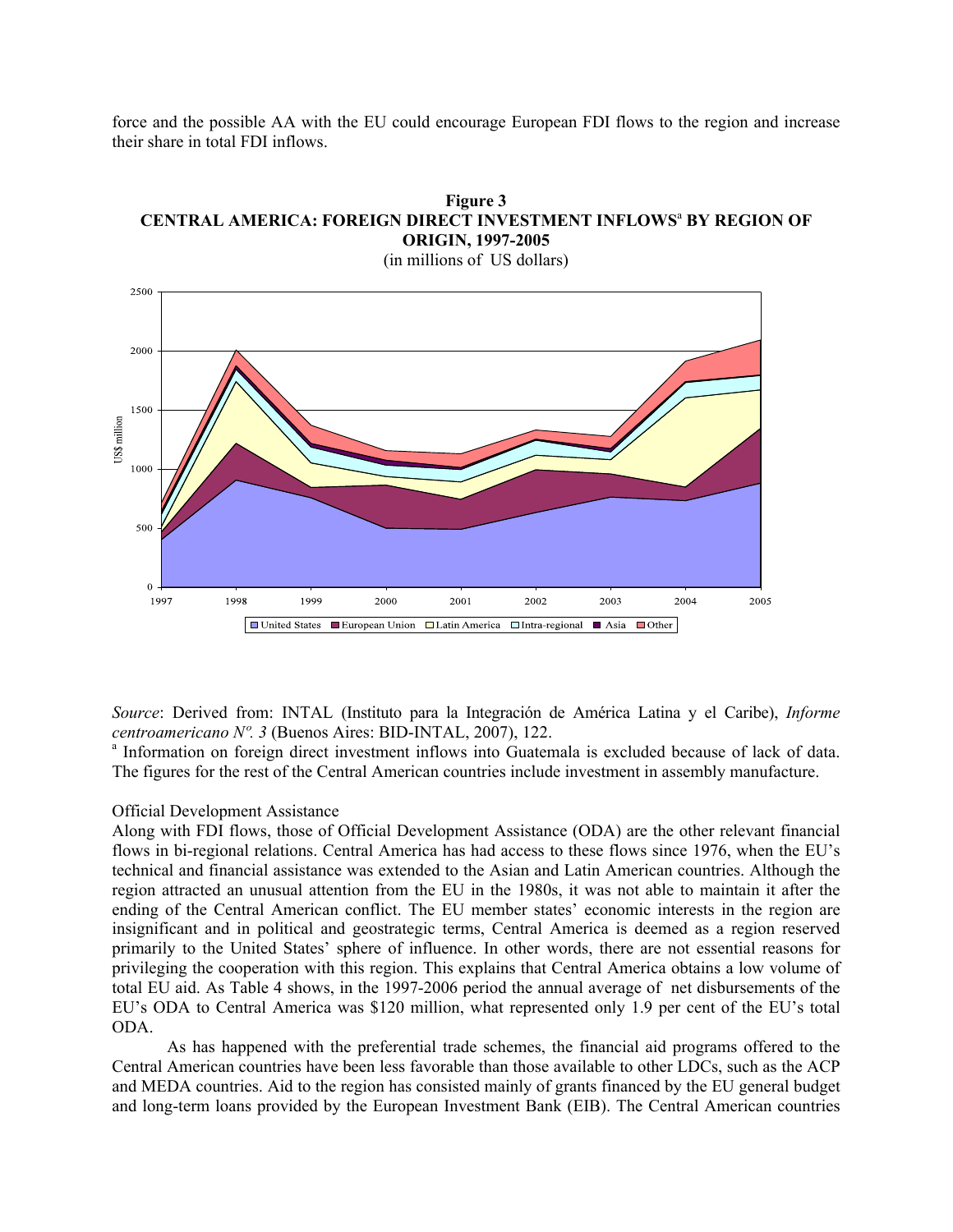have not been entitled to other sources of aid outside the EU budget –such as the European Development Fund, financed by contributions from member states and destined for the ACP countries–, neither have they benefited from financial protocols and specific financial cooperation programs –such as those attached to the EU cooperation agreements signed with the MEDA countries–. Moreover, until 1993 the Central American countries were not able to request aid in the form of EIB loans, which had been exclusively at the disposal of the ACP and MEDA countries.

## **Table 4 CENTRAL AMERICA: NET DISBURSEMENTS OF OFFICIAL DEVELOPMENT ASSISTANCE BY MAIN DONORS, 1997-2006 AVERAGE**

| Donor                                |                      | Costa Rica    | El<br>Salvador |                | Guatemal<br>$\mathfrak a$ |                          |                         | Honduras                        | Nicaragua   |               |            | <b>CENTRAL</b><br><b>AMERICA</b> |
|--------------------------------------|----------------------|---------------|----------------|----------------|---------------------------|--------------------------|-------------------------|---------------------------------|-------------|---------------|------------|----------------------------------|
|                                      | Valu<br>e            | $\frac{0}{0}$ | Valu<br>e      | $\frac{0}{0}$  | Valu<br>e                 | $\frac{0}{0}$            | Valu<br>e               | $\frac{0}{0}$                   | Valu<br>e   | $\frac{0}{0}$ | Valu<br>e  | $\frac{0}{0}$                    |
|                                      |                      | 26.6          |                | 10.5           |                           | 10.2                     |                         | 4.2                             |             | 6.2           | 120        |                                  |
| European<br>Commission               | $\overline{3}$       | 291.1         | 22             | 39.0           | 28                        | 42.0                     | 23                      | 25.2                            | 45          | 41.7          | 665        | 6.9                              |
| Member States of<br>the EU           | $33 - 2$             | 19.3          | 80<br>18       | 8.5            | 115<br>39                 | 14.1                     | 135<br>217              | 40.7                            | 301<br>270  | 37.3          | 541        | 38.0                             |
| Multilateral<br><b>United States</b> | $-23$<br>$-3$        | 204.1         | 59<br>40       | 28.5           | 53<br>43                  | 19.5                     | 93<br>66                | 17.4                            | 72<br>43    | 10.0          | 253        | 31.0<br>14.5                     |
| Japan<br>Other donors                | $\overline{4}$<br>11 | 29.7          | $-12$<br>206   | 19.2           | $-4$<br>274               | 15.7                     | $\boldsymbol{0}$<br>533 | 12.4                            | $-8$<br>724 | 6.0           | 189        | 10.8<br>$-1.1$                   |
| <b>TOTAL</b>                         |                      | 35.5          |                | 5.8<br>100.    |                           | 1.5<br>100.              |                         | 0.1<br>100.<br>$\boldsymbol{0}$ |             | 1.1<br>100.   | 20<br>1,74 | 100.0                            |
|                                      |                      | 100.0         |                | $\theta$       |                           | $\theta$                 |                         |                                 |             | $\theta$      | 8          |                                  |
| European<br>Commission               | 3                    |               | 22             |                | 28                        |                          | 23                      |                                 | 45          | -             | 120        |                                  |
| % of the EC's<br>total ODA           | 0.1                  |               | 0.3            | $\blacksquare$ | 0.4                       | $\overline{\phantom{a}}$ | 0.4                     |                                 | 0.7         |               | 1.9        |                                  |

(in millions of US dollars and in percentages of total)

*Source*: Derived from: International Development Statistics Online database of the Organization for Economic Co-operation and Development's Development Assistance Committee, OECD-DAC, http://www.oecd.org/dac/stats/idsonline/.

EC: European Commission.

EU: European Union.

ODA: Official Development Assistance (net disbursements).

Despite all that, the European ODA –i.e. the EU's multilateral aid and the member states' bilateral aid– is the first source of foreign aid to Central America. Unlike the EU's trade policy which is a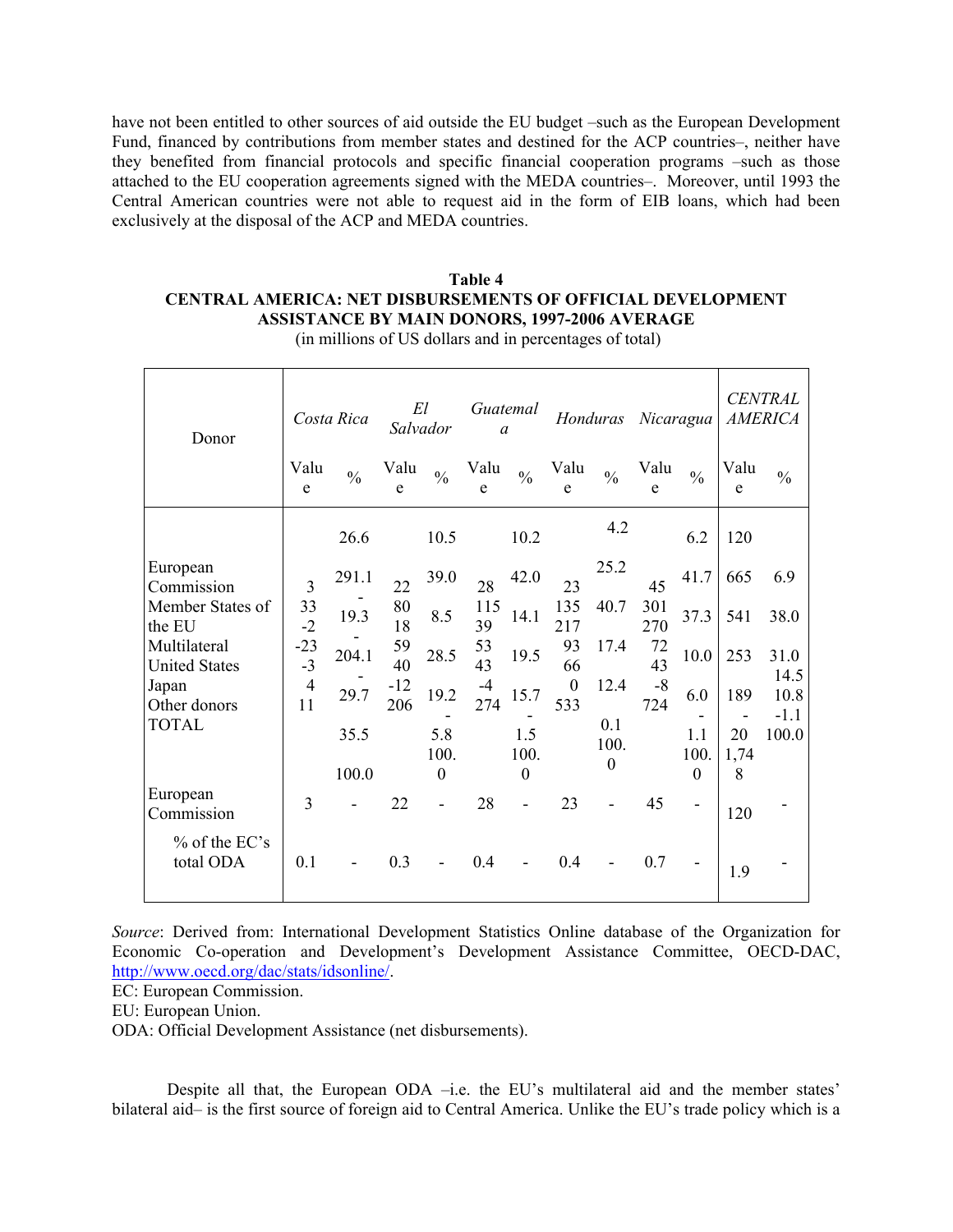common policy exclusively exercised by the European Commission, the EU's development cooperation policy is a Community policy, that is, it coexists with the member states' respective bilateral aid policies. In the case of Central America, the EU and its member states taken as a whole are by far the leading donor to the region. Their aggregated contribution represented almost 45 per cent of total net disbursements of ODA received by the region in the 1997-2006 period (see Table 4).

Unlike that evidenced in the trade and FDI flows, the United States is not the region's main partner in the ODA flows. In the aforementioned 1997-2006 period, the United States provided 14.5 per cent of the total net ODA disbursed to Central America, becoming the third donor of the region, behind multilateral institutions (see Table 4). This lesser relative importance is the consequence of the United States policy initiated after the end of the Salvadoran civil war, consisting in reducing ODA and in turning FDI into the principal component of its financial flows to the region.

One of the peculiarities of the EU as donor is its support to the Central American integration process, especially after putting into practice its regional cooperation strategy for the 2002-2006 period. Previously, the EU cooperation had centered more on the backing of the peaceful solution to the region's armed conflicts and once these concluded, on the encouragement of mechanisms for consolidating and strengthening peace and democracy. Even then, there already existed precedents for the EU's direct and indirect support to the regional integration process. One of the first direct supports goes back to December 1990, when the EU financed the creation of the Central American Payments System as a part of the Central American Clearing House in a fruitless attempt to avoid its collapse. Likewise, since the 1980s the EU has been indirectly encouraging the integration process through subregional cooperation programs, involving at least two Central American countries.

In 2001 the European Commission signed the first regional Memorandum of Understanding with the General Secretariat of the Central American Integration System, in which a regional cooperation program was established for the period covering the EU's Financial Perspectives 2000-2006. This Memorandum was signed in a context of reform of the EU's aid management, which led to the adoption – among other measures– of the pluriannual strategy papers. Thus, the first Regional Strategy Paper for the EU's cooperation with Central America was approved for the 2002-2006 period, stating the EU commitment to the Central American integration process. This commitment responded not only to the European conviction that regional integration was able –as it had happened in the EU– to stimulate the Central American economic development, but also to the EU's need to consolidate Central America as a single regional interlocutor, with whom to negotiate the AA in bloc and from whom to demand the homogeneous application of the AA in the whole region.

The Regional Strategy 2002-2006 established three priority cooperation axes with a total budget of  $\epsilon$ 74.5 million:<sup>11</sup> that of support to the regional integration process, the implementation of common policies and the consolidation of regional institutions (60 per cent of the budget); that of strengthening of the role of civil society in the integration process (10 per cent of the budget); and that of reduction of vulnerability and environmental improvement (30 per cent of the budget). The first two axes –with 70 per cent of the budget– have promoted the funding of programs with direct incidence on the regional integration process, such as that of Central American Customs Union (UAC), that of Support to the Central American Regional Integration (PAIRCA), that of Support to the Design and Application of Central American Common Policies (ADAPCCA) and that of Consolidation of the Central American Customs Union (CONSUAC).<sup>12</sup>

 $\overline{\phantom{a}}$ 

<sup>&</sup>lt;sup>11</sup> The 2002-2006 Regional Strategy Paper for Central America can be consulted on line in: http://ec.europa.eu/external\_relations/ca/.

12 The meaning of the regional programs acronyms is the following: Central American Customs Union (*Unión Aduanera Centroamericana*, UAC), Support to the Central American Regional Integration (*Programa de Apoyo a la Integración Regional Centroamericana*, PAIRCA), Support to the Design and Application of Central American Common Policies (*Apoyo al Diseño y Aplicación de Políticas Comunes Centroamericanas*, ADAPCCA) and Consolidation of the Central American Customs Union (*Consolidación de la Unión Aduanera Centroamericana*, CONSUAC).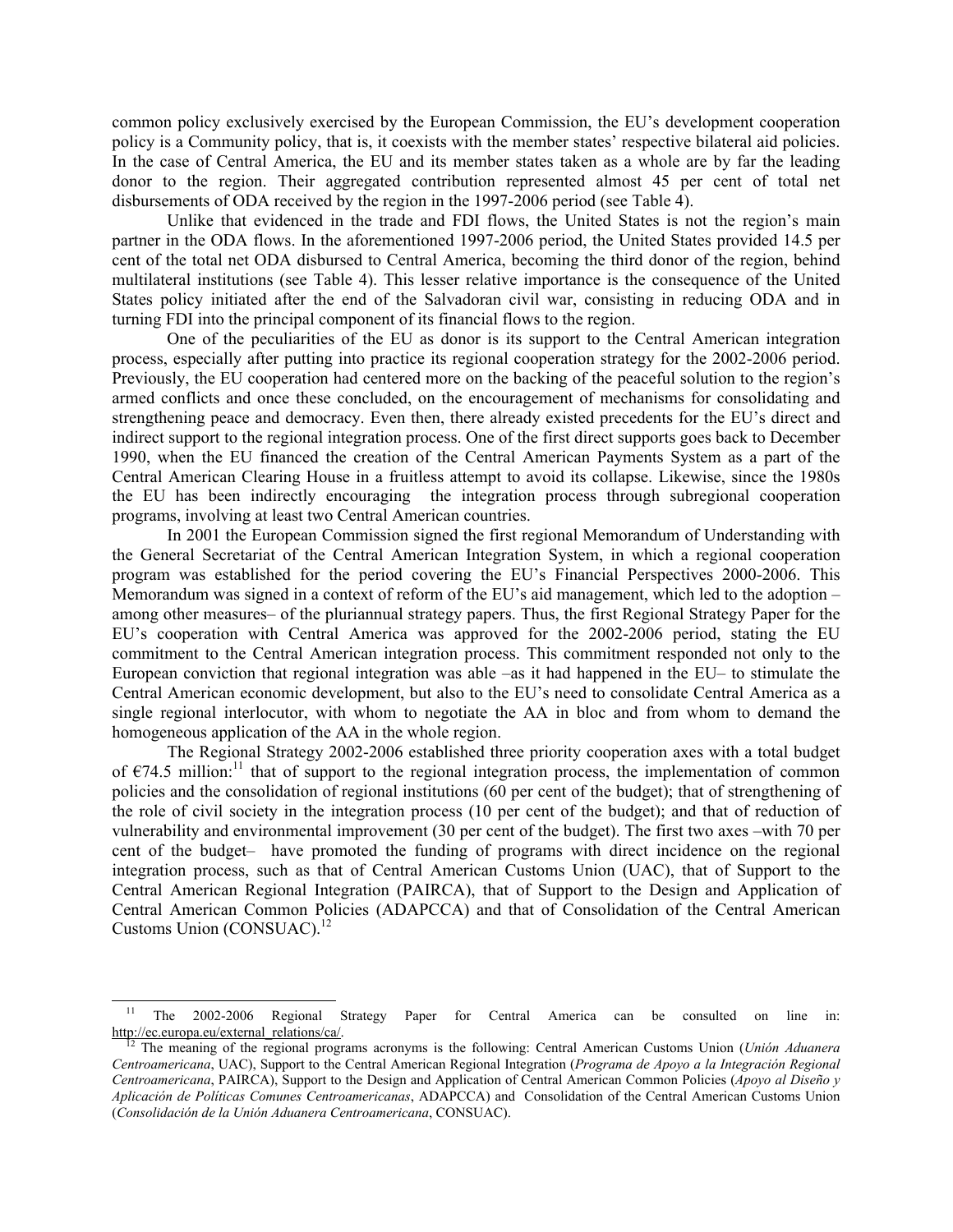During the execution period of this Regional Strategy, the process of EU aid management reform was concluded. In 2005 the European Consensus on Development was approved with the purpose of improving aid policy coordination between the European Commission and the member states. As a result of this Consensus, a new financing instrument –the Development Cooperation Instrument (DCI)– was adopted, regrouping the different budgetary items. The DCI covers five geographical programs (one of them, that of Latin America) and five horizontal thematic programs. After its entry in force in 2007, it is expected that the development cooperation in Central America becomes more efficient and coherent.

## **Table 5 EUROPEAN COMMISSION COOPERATION WITH CENTRAL AMERICA: PRIORITY SECTORS FOR THE PERIOD 2007-2013**

| <b>Strategies</b>                                                                                                                                                                                          | <b>Indicative Programs</b><br>(in millions of euros) |
|------------------------------------------------------------------------------------------------------------------------------------------------------------------------------------------------------------|------------------------------------------------------|
| <i>Regional Strategy</i> ( $\epsilon$ 75 million)                                                                                                                                                          |                                                      |
| Strengthening the institutional system for regional<br>1.<br>integration $(27%)$<br>Consolidating the customs union and the related                                                                        | 20                                                   |
| 2.<br>harmonized and common policies (63%)<br>Strengthening regional good governance and security<br>3.                                                                                                    | 47                                                   |
| matters $(10\%)$                                                                                                                                                                                           | 8                                                    |
| Country Strategies ( $E$ 727 million)                                                                                                                                                                      |                                                      |
| COSTA RICA ( $634$ million)<br>Social cohesion (75%)<br>1.<br>2.<br>Regional integration (25%)                                                                                                             | 25.5<br>8.5                                          |
| EL SALVADOR ( $E121$ million)<br>Social cohesion and human security (70%)<br>1.<br>Economic growth, regional integration and trade (30%)<br>2.                                                             | 84.7<br>36.3                                         |
| GUATEMALA (€135 million)<br>Social cohesion (35%)<br>1.<br>Economic growth and trade $(65\%)$<br>2.                                                                                                        | 47.3<br>87.7                                         |
| HONDURAS ( $E223$ million)<br>Social cohesion (50%)<br>1.<br>2.<br>Natural resources (30%)<br>Justice and public security (20%)<br>3.                                                                      | 111<br>68<br>44                                      |
| NICARAGUA ( $E$ 214 million)<br>Institutional support for sector programs $(5\%)$<br>1.<br>2.<br>Governance and democracy (17.5%)<br>3.<br>Education $(35.0\%)$<br>Economic and trade issues (42.5%)<br>4. | 10.7<br>37.5<br>74.9<br>90.9                         |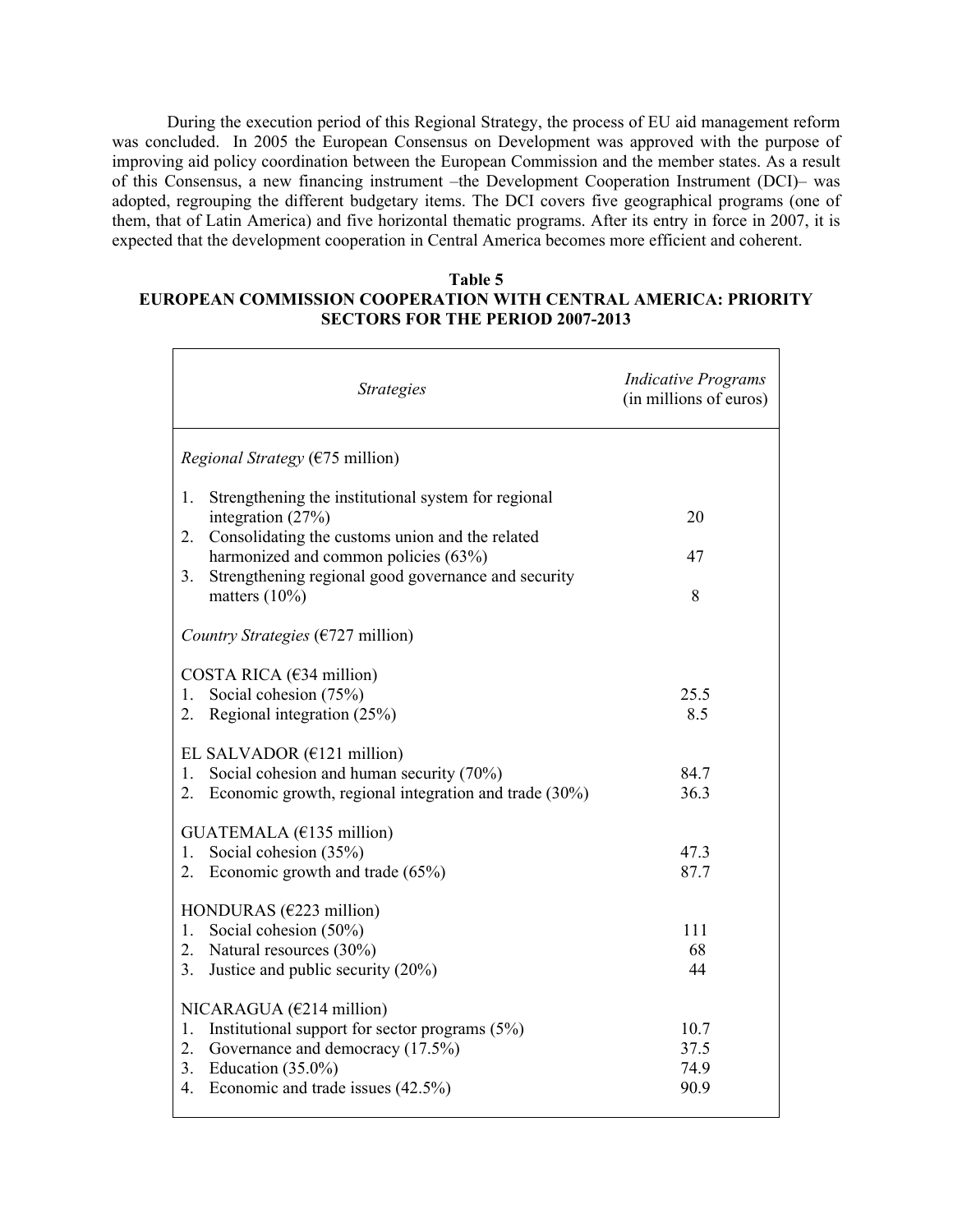*Source*: Derived from: the Regional Strategy Paper and the respective Country Strategy Papers, accessible on line in http://ec.europa.eu/external\_relations/ca/.

In accordance with the DCI regulations for the  $2007-2013$  period,<sup>13</sup> the EU has begun to apply the pluriannual programming papers for each recipient region and country; that is, in the case of Central America, the Regional Strategy Paper and the respective Country Strategy Papers (see Table 5). Likewise, the EU has continued offering the regional programs set up for the whole of the region of Latin America,<sup>14</sup> to which the Central American countries also have access.

The new Regional Strategy 2007-2013 keeps the priority support to the regional integration process (90 per cent of the total budget),<sup>15</sup> although it does not incorporate a substantial injection of new financial resources (see Table 5). The total budget is practically the same as that one allocated for the previous period ( $\epsilon$ 75 million). The three priority sectors of the Strategy aims at strengthening the institutional system for regional integration (27 per cent of the budget), consolidating the customs union and the related harmonized and common policies (63 per cent of the budget) and strengthening the regional good governance and security (10 per cent of the budget). The first two sectors are directly related to integration, giving continuity to the programs launched in 2002-2006. The support to integration is also reinforced by some Country Strategies –in particular, those ones of Costa Rica and El Salvador–, in which regional integration appears as one of the main intervention sectors.

The future prospects for the EU regional cooperation will depend to a great extent on the outcome of the AA negotiation. In principle, Central America is likely to remain as a marginal destination for the EU's ODA and given the budgetary restraints of the EU, it is unlikely to receive substantial increases in aid. Likewise, it is reasonable to expect ODA to be used more efficiently thanks to the new DCI. However, if the AA negotiation concluded successfully, the volume of ODA might augment appreciably. The region will require a larger aid inflow to finance the accompanying policies necessary to take advantages of the opportunities offered by the AA, as well as to reduce the costs of an AA signed between asymmetrical partners with significant differences in the levels of development.

#### **The Negotiation of the Association Agreement**

#### The Background

 $\overline{\phantom{a}}$ 

The EU has formalized its relations with the countries of Latin America through successive "generations" of bilateral and multilateral cooperation agreements. While those of first generation had a limited scope, those of second, third and fourth generation have been framework cooperation agreements covering cooperation in an growing number of sectors until coming to include the creation of a free trade area in the fourth-generation agreements. The latter agreements have marked a turning point in the pattern of the EU's relations with Latin America, since until that moment these relations had presented strong limitations in trade issues.

The fourth-generation agreements have been included in the new EU policy of Strategic Association with Latin America, initiated in the mid-1990s. These agreements incorporate free trade, along with political dialogue and cooperation extended towards new sectors (such as intellectual property, science and technology, telecommunications and information technologies). This new Strategic

<sup>&</sup>lt;sup>13</sup> The new cooperation policy was put into practice in the framework of the new Financial Perspectives 2007-2013, avoiding the previous gap between the strategies drawn up for the 2002-2006 period and the Financial Perspectives covering the 2000- 2006 period.

 $14$ <sup>14</sup> These regional programs are developed in the fields of the higher education (ALFA and Alban), the economic cooperation among small and medium enterprises (AL-INVEST), the information society (@LIS), the urban local development (URB-AL), the renewable electrical energies (Euro-Solar) and the social cohesion (Eurosocial). Detailed information on the contents of these programs can be found on line in: http://ec.europa.eu/europeaid/where/latin-america/regional-cooperation/index\_en.htm.

15 The 2007-2013 Regional Strategy Paper for Central America can be consulted on line in: http://ec.europa.eu/external\_relations/ca/.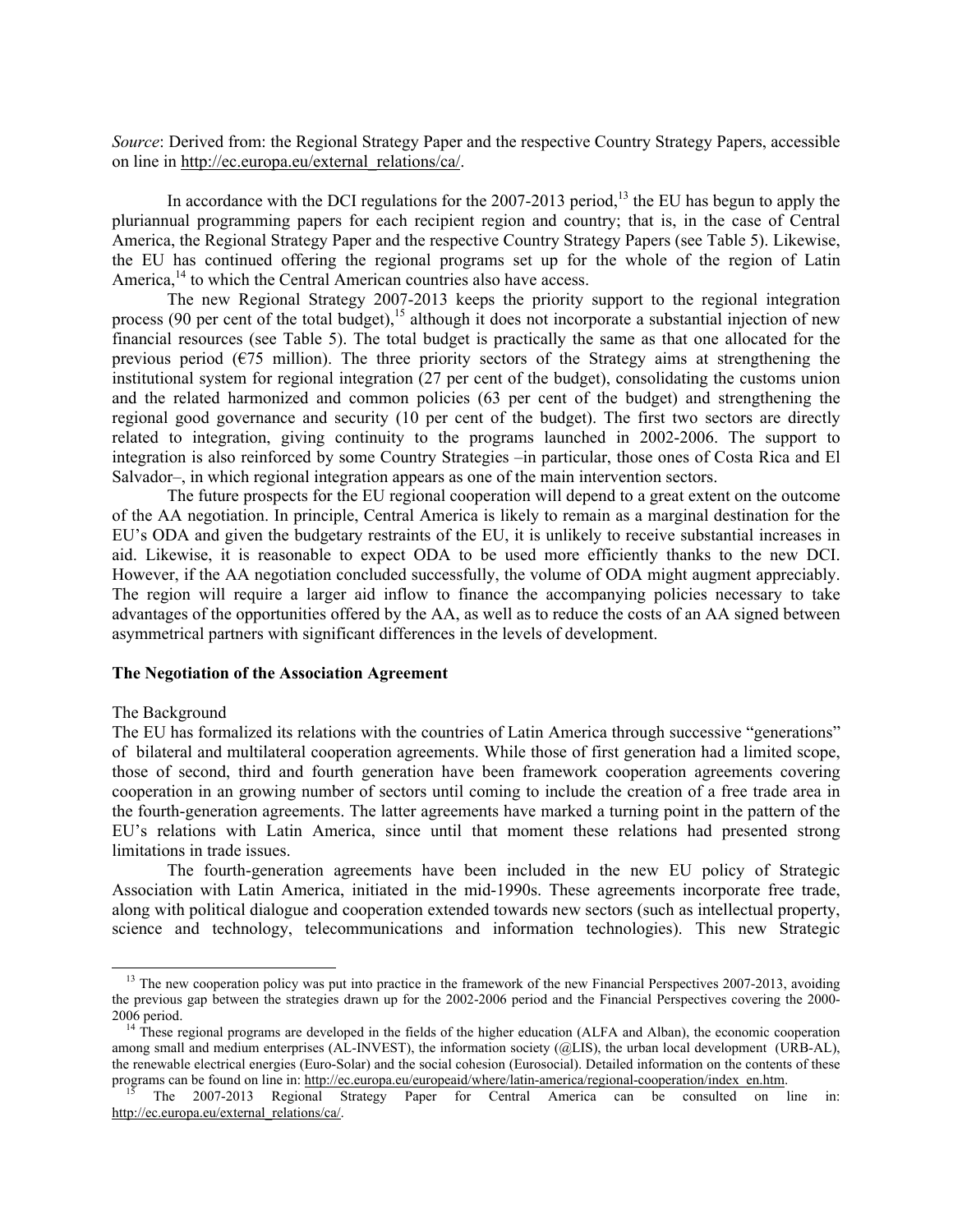Association policy motivated the call for the first bi-regional Summit of Heads of State and Government held in Rio de Janeiro (1999) and has guided the subsequent four Summits of Madrid (2002), Guadalajara (2004), Vienna (2006) and Lima (2008).

The specific bi-regional relation between the EU and Central America has developed in this context. It is currently dominated by a third-generation agreement, the 2003 Political Dialogue and Cooperation Agreement, which gives continuity to the previous agreements of Luxembourg (1985) and San Salvador (1993). This means that the bi-regional relation presents a fundamental imbalance. Whereas the advance in the political dialogue and cooperation areas has been considerable, the progress in the trade field has been more limited.

In order to mitigate the aforementioned imbalance, the EU offered Central America the possibility of negotiating a fourth-generation agreement –that is, an AA– after the conclusion of the Guadalajara Summit in 2004. However, the EU made the AA signing conditional upon the fulfillment of two requirements: firstly, Central America should demonstrate a sufficient level of consolidation and advance in its regional integration process; and secondly, the Doha Round of multilateral trade negotiations should conclude successfully. The process conducting to the AA signing would begin with a first phase of joint evaluation of the Central American integration process and in due course, this would lead to a second phase in which the AA negotiation would take place.

Although the two requirements were not fulfilled, the EU decided to start the AA negotiation after the 2006 Vienna Summit. Three fundamental factors explain this decision. Firstly, the multilateral negotiations of trade liberalization under the WTO framework are increasingly slow and difficult to control. This has encouraged industrialized countries –as the EU and the United States– to support plurilateral processes of trade liberalization –such as the AA negotiation and the RD-CAFTA signing–.

Secondly, the EU has succeeded in promoting the aforesaid trade liberalization processes in Latin America at a bilateral level –the AA signed with Mexico and Chile–, but not at a subregional level. This fact questions one of the distinctive features of its foreign policy: the support to the economic integration processes. The delicate situation of subregional integration in South America and the problems caused by this situation in the AA negotiation with the Southern Common Market and the Andean Community, have substantially facilitated the EU decision of initiating the AA negotiation with Central America.

The third and last factor is linked to the potential strategic value that Central America might acquire as a trade axis among the United States, Asia and Europe. Although the EU's economic interests are reduced, the European countries do not want to be at a disadvantage in this axis with respect to the United States and Asia, particularly in a future scenario in which the free trade area among Asia-Pacific Economic Cooperation (APEC) members becomes a reality (in principle, for 2010). The region strategic value would increase significantly if the Central American countries ended up joining APEC or subscribing a free trade agreement (FTA) with some of its Asian members, as for example with China. The historical fact that Costa Rica has decided to move away from Taiwan and initiate the rapprochement with China –including the negotiation of a FTA– is an important strategic bet of the main FDI recipient country in Central America.

With regard to the Central American governments' motivations, they consider the potential signing of an AA incorporating a FTA with the EU, as a way of improving their insertion in the international economy. From the perspective of the mainstream policy paradigm, the Central American economies' former fears of taking part in a FTA between asymmetrical partners, are unjustified. It is argued that the access to a larger export market through a FTA has the potential to be relatively more beneficial to the smaller economies than to the bigger ones, since the limited size of their market prevents them from relying on national demand to boost and maintain the supply of goods and services. In addition, this national market enlargement allows small economies to be more capable of attracting FDI inflows, necessary to compensate for the national savings deficit in the investment financing.

#### The Issues of the Negotiation

The AA negotiation process started in October 2007 in San José, Costa Rica, with the commitment to complete it within a period of two years. If negotiations develop adequately, they might conclude in 2009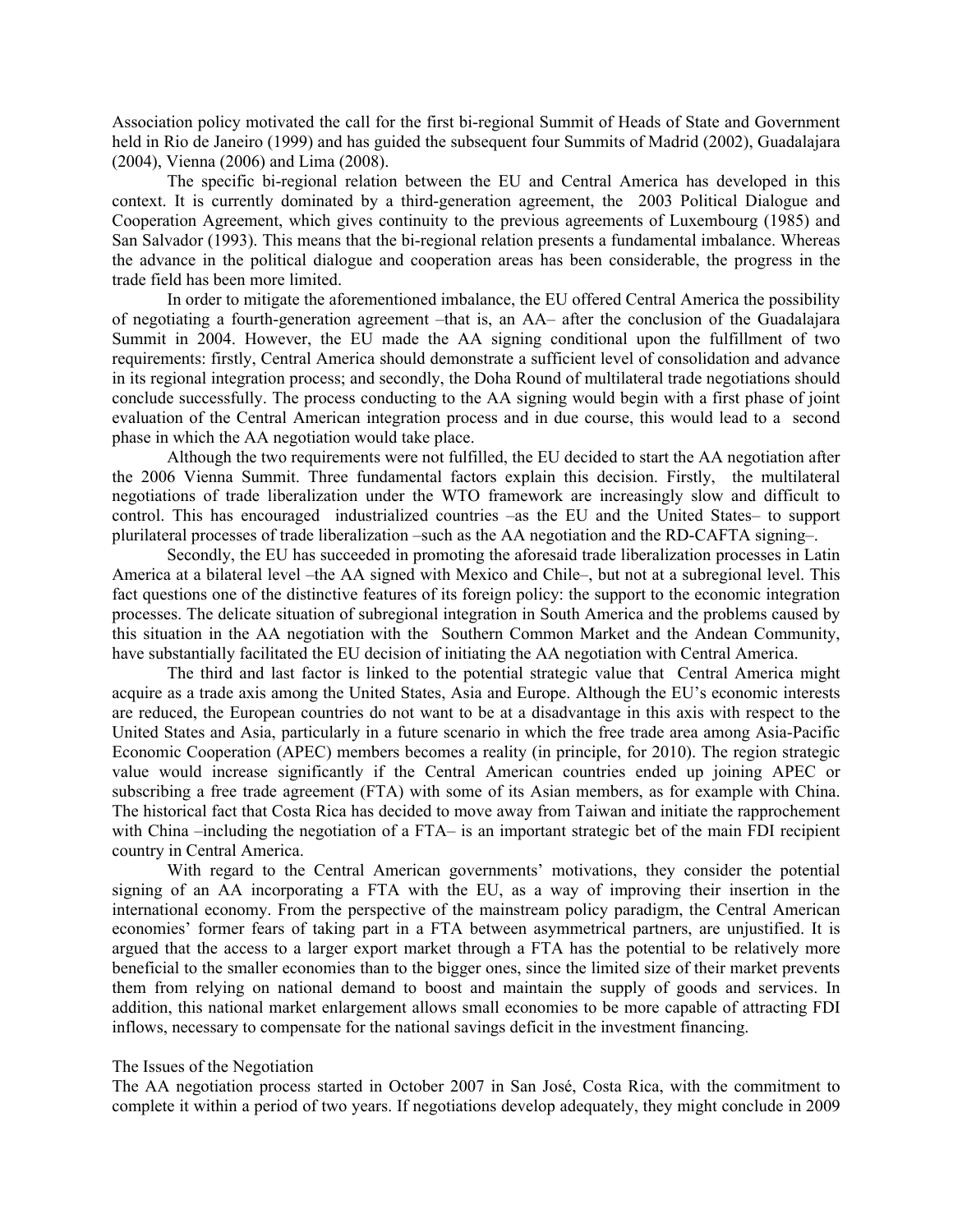with a possible AA subscription in the first semester of 2010, coinciding with the Spanish presidency of the EU.16 The process is getting complex, especially for the Central American party. In contrast to the EU's unity of interlocution, Central America clearly does not appear as a single negotiator representing the member states interests. The region discarded this latter option and decided to have a rotatory spokescountry for the negotiations. This has involved establishing a complicated coordination of three simultaneous negotiations: at the national level with the productive sectors and civil society of each country, at the regional level with the Central American counterparties and at the inter-regional level with the EU  $^{17}$ 

Unlike the RD-CAFTA, the AA aspires to be a comprehensive agreement that includes not only trade commitments, but also political and cooperation commitments. However, the trade component of the AA will be the predominant in the negotiation, as the bi-regional relations in the other two components have been tightening since the beginning of the San José Dialogue.<sup>18</sup>

The negotiation issues of the political dialogue and cooperation components are very similar to those included in the Political Dialogue and Cooperation Agreement signed by both regions in 2003. This Agreement has been taken as the basis negotiating text with the aim of broadening its content and adapting it to current international context. In the political dialogue, the EU proposes the inclusion of three new priority issues: the non-proliferation of nuclear weapons of mass destruction, the fight against terrorism and the Central American countries joining the International Criminal Court. On its part, Central America emphasizes more the incorporation of issues such as the migration and the need for the region to have the financial facilities necessary to fulfill the AA commitments. In the cooperation component, both parties agree that the issues shaping the EU's future cooperation with Central America will have to encompass the negotiation results of the AA's other two components.

The political and cooperation issues are those ones demonstrating to have a higher proximity of the two regions' stances. However, these issues are not free from discrepancies either. One of the most important is that one raised by the EU's request for the Central American countries to join the International Criminal Court. El Salvador, Guatemala and Nicaragua have showed a deep reluctance to fulfill this request.<sup>19</sup> The three countries have not ratified the Rome Statute establishing and giving jurisdiction to the International Criminal Court to prosecute crimes against humanity anywhere in the world.

The negotiation of the AA's trade component aims at creating a free trade area between the EU and Central America. This negotiation is based on a "region-to-region" approach, in such a way that the commitments will be undertaken by Central America as a bloc. This means that the AA implementation will involve the commitment to establish an effective free trade area not only inter-regional (with the EU), but also intra-regional (within the CACM).

 $\overline{a}$ 

<sup>&</sup>lt;sup>16</sup> The evolution of the negotiations can be followed on line in: http://www.caue.sieca.org.gt/ and http://www.aacue.go.cr/.

<sup>&</sup>lt;sup>17</sup> The inter-regional negotiation is carried out between the EU and the CACM. At the present time, Panama only takes part as an observer. The full incorporation into the AA negotiation would require Panama to join the CACM and therefore, undertake the commitments adopted to establish the Central American customs union.

<sup>&</sup>lt;sup>18</sup> For a more detailed analysis of the main issues delimiting the negotiation of the three components of the AA, see: CEPA (Comisión de Estudios Políticos Alternativos), *El sector agrícola centroamericano de cara al Acuerdo de Asociación con la Unión Europea: posibles escenarios* (San José: CEPA, 2007); Luis Rivera and Hugo Rojas-Romagosa, *Economic Implications of an Association Agreement between the European Union and Central America*, IIDE discussion paper 200708-01 (Rotterdam: Institute for International and Development Economics, 2007); Rómulo Caballeros, *Centroamérica: los retos del Acuerdo de Asociación con la Unión Europea* (México, D.F.: Comisión Económica de las Naciones Unidas para América Latina y el Caribe, 2008); Doris Osterlof, "Centroamérica: del Proceso de San José al Acuerdo de Asociación con la Unión Europea" in *América Latina y la Unión Europea: una integración esperanzadora pero esquiva*, ed. Doris Osterlof, 99-122 (San José: Facultad Latinoamericana de Ciencias Sociales, 2008); SIECA, *Trade Relations between Central America and the European Union*, *op. cit.*.

<sup>&</sup>lt;sup>19</sup> The situation of the Salvadoran government is particularly delicate. It has a bilateral agreement signed with the United States, guaranteeing the American citizens in Salvadoran territory will not be put under the jurisdiction of the International Criminal Court. Another limitation for the ratification of the Rome Statute is that the Salvadoran Constitution does not contemplate life imprisonment.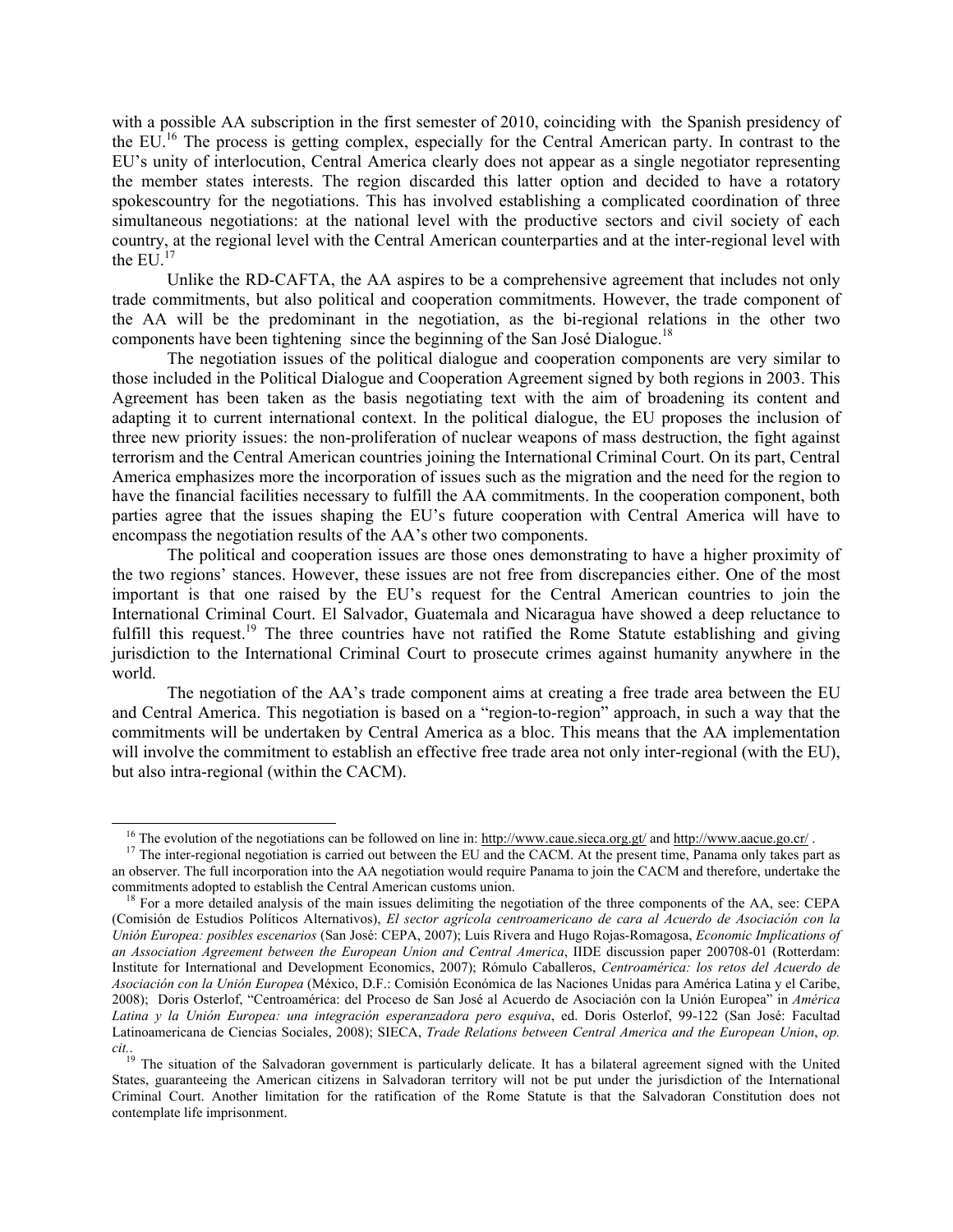The coverage of issues under the trade negotiation is very similar to that observed in the AA signed with Mexico and Chile. Not only trade issues are negotiated, but also issues indirectly related to trade (the so-called behind-the-border issues). The main negotiating issues include trade in goods and services, investment, intellectual property, government procurement, competition policy, labor regulation, environment and institutions to administer and implement the AA.<sup>20</sup> In addition, the Central American party asks for all these issues to be negotiated taking into account the existing asymmetries between the two regions.

The negotiation of trade liberalization in goods presents notable differences according to the type of good considered. In the case of manufactured goods, fewer problems in the tariff relief negotiation are expected, given the reduced presence of these goods in the Central American export supply. Nevertheless, there exist some manufactured products identified as sensitive in the GSP+, for which Central America aspires to improve its access to the EU market: among others, textiles and apparel, footwear, glass and articles thereof, and products of paper and cardboard. It is probable that these products will require a longer period of time to reach a consensus on the tariff relief schedule.

In the case of agricultural products, the discrepancies between both parties are much more significant. The trade liberalization of many non-traditional agricultural products –for example, those of tropical origin– presents fewer problems, since they are non-sensitive products covered by the GSP+. The opposite happens with the traditional agricultural products where serious disagreements are expected, particularly in products as bananas, beef and sugar. While Central America demands an improvement in the access of these products prevailing in its export supply, the EU systematically excludes them from the negotiations. Liberalizing these products would involve modifying the CAP and the special protocols granted to the ACP countries, something that at the present time, is not contemplated by the EU.

An EU commitment in the delicate issue of the CAP agricultural subsidies is not expected either. The EU has traditionally considered it as an issue to be solved within the framework of the Doha Round of multilateral trade negotiations. Aware of this stance, Central America is negotiating alternative options for attenuating the negative effects of the unfair competition from highly-subsidized European agricultural products (as for example, the dairy products and some vegetables).

In addition to the tariff issues, the negotiation of trade liberalization in goods encompasses various non-tariff issues. A first group of these issues refers to the rules of origin, the technical regulations and the sanitary and phytosanitary measures. In these issues it is likely that both parties negotiate their adaptation to the principles established by the WTO both at the national and regional level. Many Central American countries have already begun this adaptation, but it is still necessary to advance in the adoption of a homogeneous regulation at the regional level. The results of this negotiation will determine the standards demanded by the EU for the access of the Central American exports. The other group of non-tariff issues is centered on the trade defense mechanisms (antidumping, countervailing duties and safeguards). In this case, it is also negotiated their adaptation to the WTO regulations to avoid their indiscriminate use with protectionist purposes.

Along with the reciprocal goods trade liberalization, the AA negotiation embodies the liberalization of services trade and foreign investment. In these issues, the EU presses to achieve a higher degree of liberalization, especially in the services sector where it has significant competitive advantages. Talks are focused on the normative part, specifically on the EU's request for Central America to adopt a new legislation guaranteeing services sector liberalization, for example by assuming principles as that one of the service provider's non-obligation to reside in the service recipient country or that one of the nondiscriminatory treatment for the signatory countries' service providers against national ones. In the same line, the EU demands the Central American Agreement on Investments and Services' full coming into force, since it still has not been ratified by all the Central American countries.

 $\overline{a}$ 

 $20$  Specifically, twelve negotiating trade issues have been agreed: market access, rules of origin, customs procedures, services, investments establishment, intellectual property, government procurement, trade defense, competition policy, dispute settlement, institutional arrangements and sustainable development.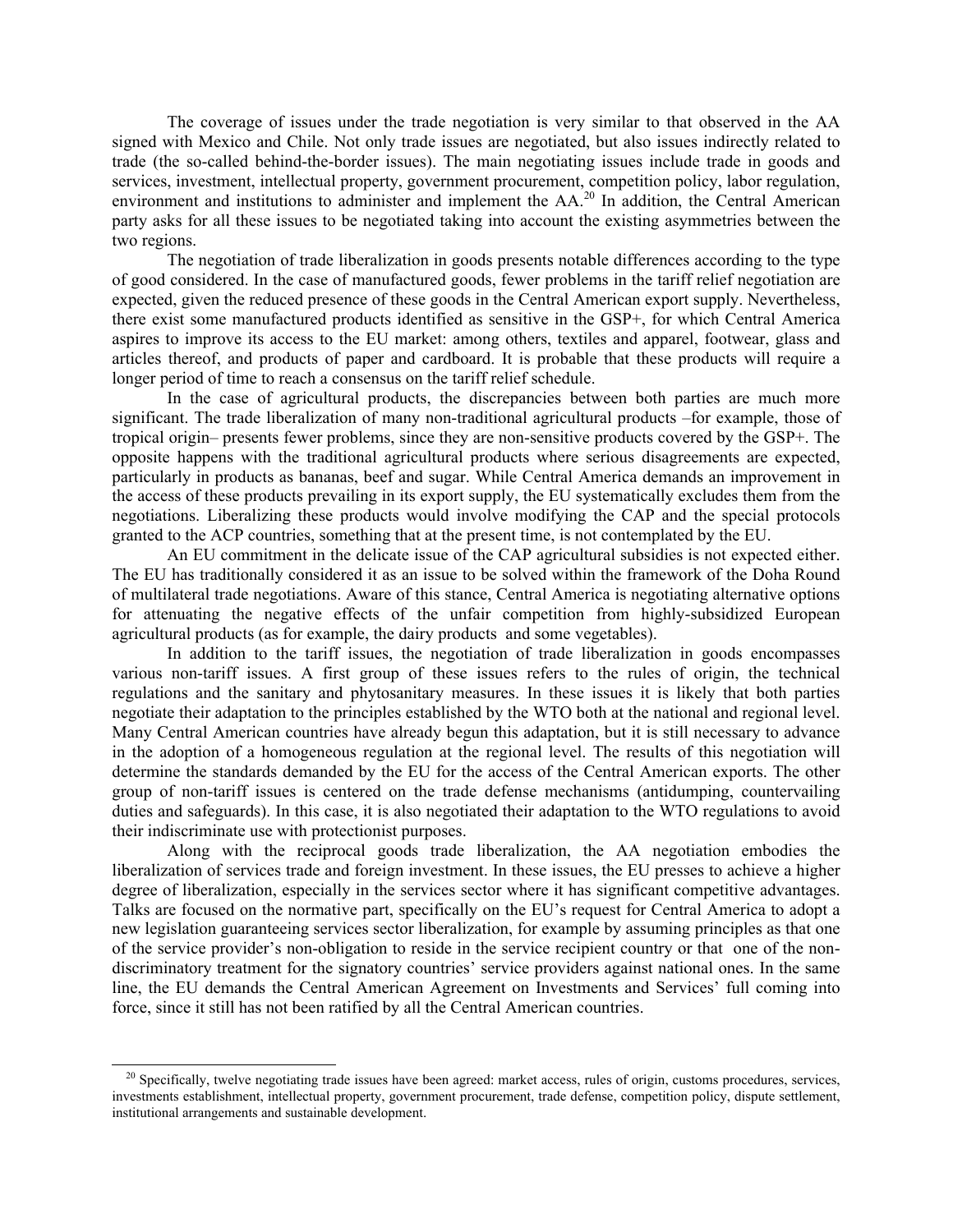As for the issue of intellectual property rights, the adoption of a homogeneous legislation at the regional level is negotiated. The EU asks Central American countries to subscribe the international agreements for intellectual property protection and to establish a regional mechanism to implement the commitments undertaken in those agreements. Some Central American governments are unwilling to endorse these commitments –as for example, that one of the geographical indications– because they argue that the EU uses them to restrict the region's agro-industry exports.

The trade negotiation also includes some of the so-called Singapore Issues, that is, issues which go beyond the commitments established under the WTO agreements. These are the cases of the liberalization of government procurement and the adoption of competition policy. In these areas there is no regional framework to regulate them, since they are subject to national laws. The EU is insisting on the need for Central America to establish regional regulations for both issues and to create a competent regional authority enforcing the competition rules.

Finally, other issues incorporated into the trade negotiation are the regulations on labor rights and environment, as well as the institutional arrangements. In the labor and environmental issues, no great difficulties in negotiation are expected, since there exists a commitment not to use them as hidden forms of protectionism. As regards the institutional part, it is necessary to design mechanisms to administer and implement the AA, including a system of dispute settlement. It is likely that the EU will actively promote this regional institutional structure to ensure a homogeneous application of the AA in all the countries of the region.

## **Conclusions**

Although the EU has limited economic interests in Central America, it is an important partner for the region. The EU is substantially much more relevant to Central America than the opposite. It is its third trade partner, its second investor and its first donor (considering both the EU's multilateral aid and the member states' bilateral aid). The future of these economic relations will be conditioned by the result of the AA negotiation.

If the AA is not signed, the bi-regional relations will be based on the renewal of the 2003 Political Dialogue and Cooperation Agreement. Important limitations in the trade dimension of the bi-regional relations will go on existing. The GSP+ will be periodically extended until 2015 (that is, exhausting the decade 2006-1015) or only until 2010. The latter date is the one proposed by the European Parliament for the subscription of a Global Inter-regional AA with Latin America, which includes the creation of an Euro-Latin American free trade area. However, this possibility does not appear to be very feasible if the EU previously has not been able to sign AAs with the countries and subregions of Latin America.

In this scenario, it is very unlikely that the current pattern of economic relations between the EU and Central America will change. The contribution of these relations to the region's economic progress will be only perceptible in those countries achieving to diversify their exports to the EU market by taking advantage of the GSP+. Costa Rica will be the principal candidate for benefiting from these bi-regional relations, as it does at present.

If, on the contrary, the AA is signed, an important deepening of the bi-regional relations will take place, laying the foundations for a long-term alliance between both regions. These relations will be more balanced and comprehensive, putting an end to the traditional imbalance between the broad advances in the political and cooperation dimensions and the limited scope of the trade dimension. The AA will allow to replace the current system of unilateral trade preferences (the GSP+) by another one of reciprocal trade liberalization (the FTA).

This deepening of the bi-regional relations will strengthen the EU's visibility as an international actor in the region. Along with the success achieved in its foreign policy in favor of peace and democracy in the previous century's last decades, the EU will succeed in boosting the Central American integration process (as a result of the "region-to-region" approach followed in the AA negotiation). This last element will contribute to give more credibility to one of the distinctive features of its foreign policy: the support